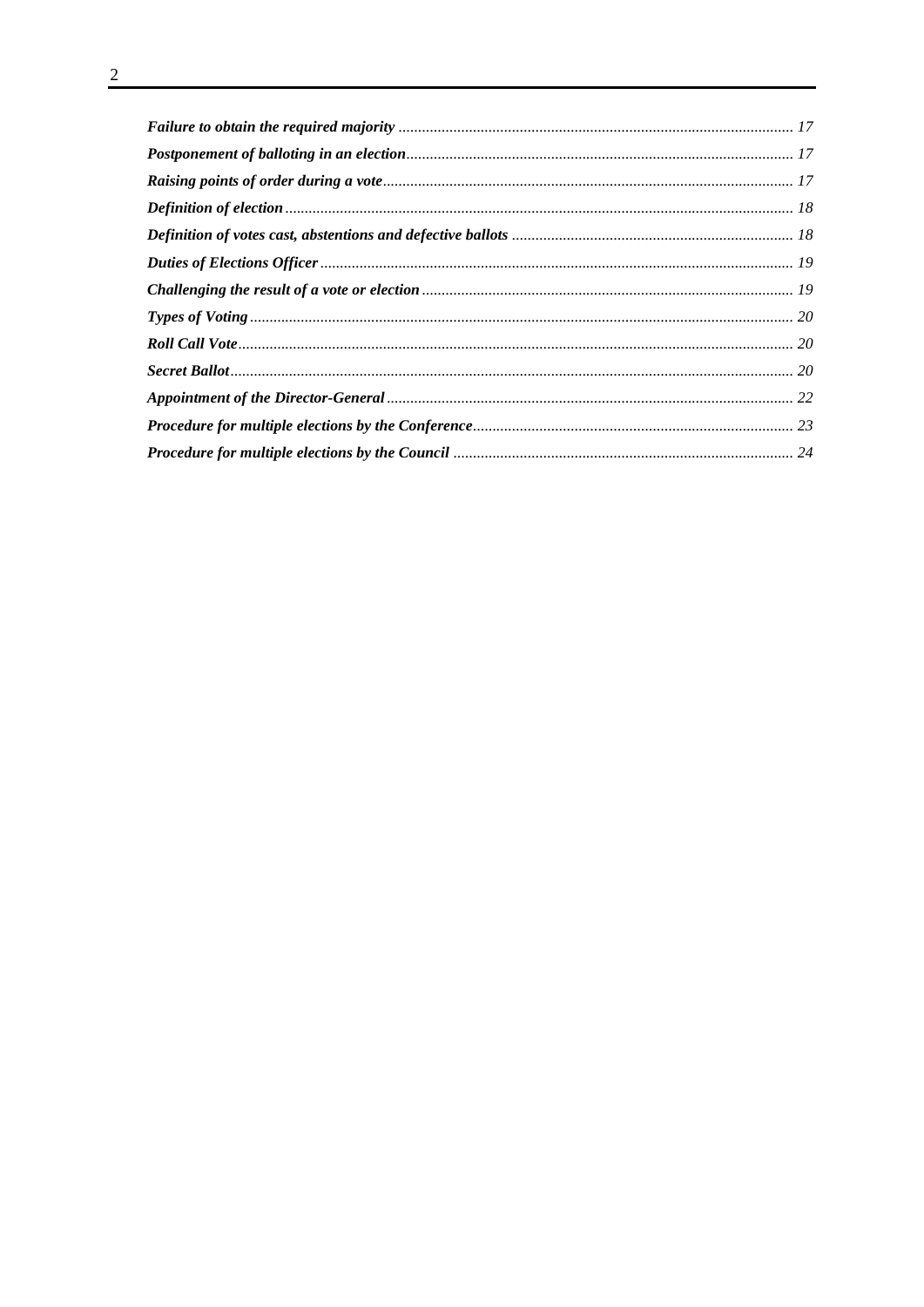# **I. Powers of the Chairperson**

*Relevant provisions of the Basic Texts*

#### <span id="page-2-0"></span>*Powers and duties of Chairperson and Vice-Chairpersons of the Conference*

<span id="page-2-1"></span>The Chairperson is responsible for the conduct of the meetings and adherence to Rules. He grants the right to speak, puts questions to the Conference, and announces decisions taken. The Chairperson has complete control over the proceedings and makes decisions on points of order. The Chairperson may propose: a time limit for speakers, to limit the number of times a delegate may intervene on any question, the closure of list of speakers, the suspension or adjournment of the meeting, the adjournment or closure of debate. GRO IX.1: In addition to exercising such powers as are conferred upon him elsewhere by these Rules, the Chairperson shall declare the opening and closing of each plenary meeting of the session. He shall direct the discussions in plenary meetings, and at such meetings ensure observance of these Rules, accord the right to speak, put questions and announce decisions. He shall rule on points of order and, subject to these Rules, shall have complete control over the proceedings at any meetings. He may, in the course of the discussion of an item, propose to the Conference the limitation of the time to be allowed to speakers, the number of times each delegation may speak on any question, the closure of the list of speakers, the suspension or adjournment of the meeting, or the adjournment or closure of the debate on the item under discussion. The Conference may limit the time allowed to each speaker and the number of times a delegate may intervene on any question. When such a limitation has been agreed and a speaker has spoken his allotted time, the Chairperson shall call him to order. When the Conference has agreed to one of the above proposals, it is the responsibility of the Chairperson to see that it is strictly observed, in particular that a speaker does not exceed the allotted time. GRO XII.20: The Conference or Council may limit the time to be allowed to each speaker and the number of times any delegate or representative may speak on any question. When debate is limited and a delegate or representative has spoken his allotted time, the Chairperson shall call him to order without delay.

## *Decorum in debate*

<span id="page-2-2"></span>All remarks should be addressed to the Chairperson and not to individual delegates.

The speaker must confine himself to the question under discussion, and avoid personalities. If the Chairperson considers that the speaker's remarks are improper, i.e. remarks of a personal character or which attack the good name of an individual, government or nation, the Chairperson will intervene and call the speaker to order.

## *Right of reply*

<span id="page-2-3"></span>While there is no specific Rule of the General Rules of the Organization regarding the right of reply, the Conference at its Twelfth Session decided to adopt the procedure in use in the General Assembly of the United Nations.

Under this procedure, where a delegate wishes to reply to criticism of his government's policy, he should preferably do so on the evening of the day on which such criticism has been voiced, after all those wishing to participate in the discussion have had an opportunity to do so.

At the end of the afternoon meeting the Chairperson would accordingly announce: "This concludes our business for the day, but before adjourning the meeting I shall give the floor to the delegate of ... who has asked to exercise the right of reply."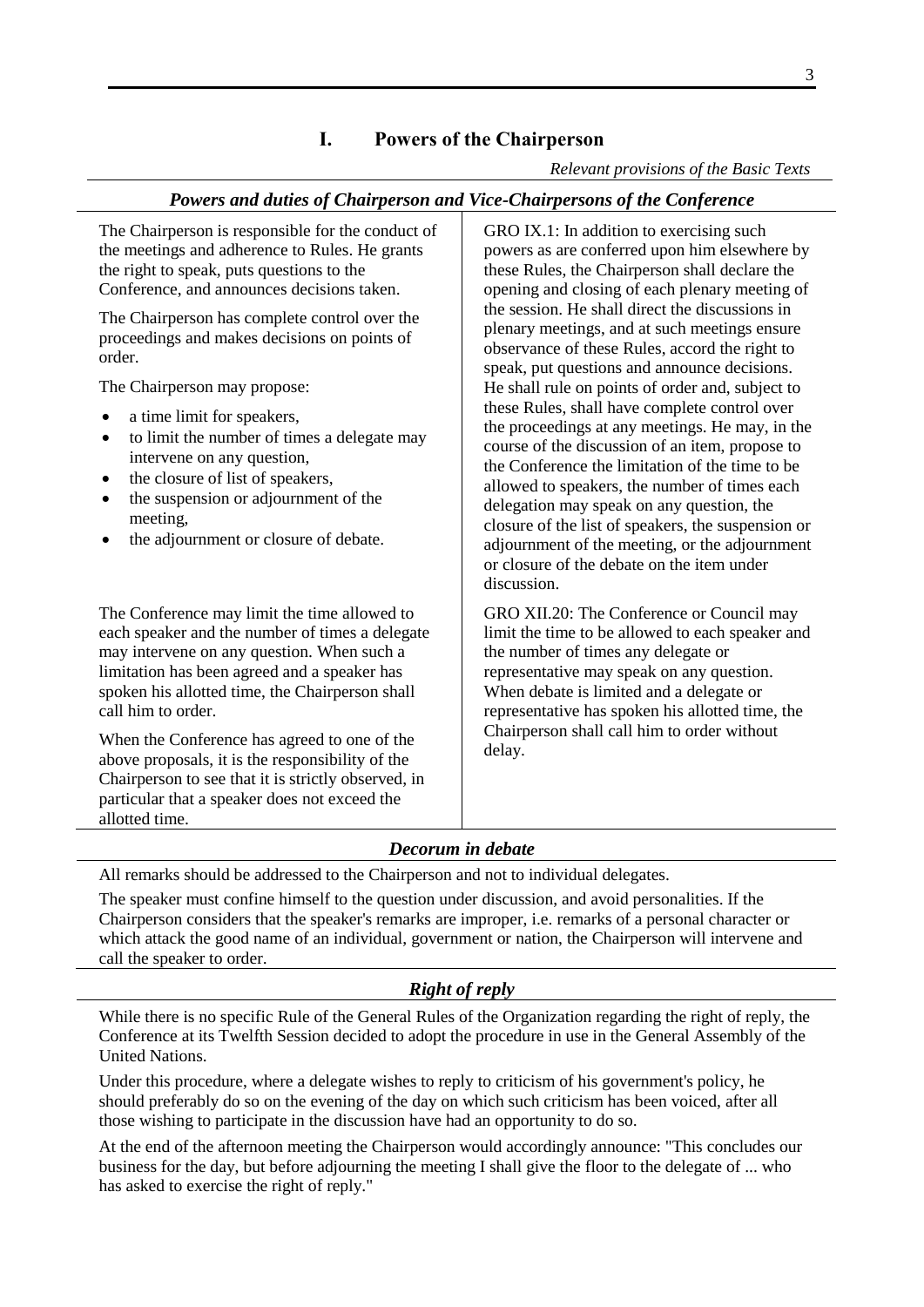### *Challenging Chairperson's ruling*

<span id="page-3-0"></span>

| If a decision of the Chairperson on matters of<br>procedure or similar questions, is challenged by<br>a delegation who does not accept his ruling, the<br>Chairperson asks the delegate whether he<br>wishes to submit an alternative proposal. In the<br>affirmative the proposal has to be seconded. It<br>is then put to the vote. If it obtains a majority of<br>the votes cast it is adopted. If it is rejected, the<br>Chairperson's ruling stands. (See also Points of<br><i>Order</i> , on page 9). | GRO IX.4: The Chairperson, in the exercise of<br>his functions, remains under the authority of<br>the Conference |  |
|-------------------------------------------------------------------------------------------------------------------------------------------------------------------------------------------------------------------------------------------------------------------------------------------------------------------------------------------------------------------------------------------------------------------------------------------------------------------------------------------------------------|------------------------------------------------------------------------------------------------------------------|--|
| The Chairperson should always state very<br>clearly what the issue is and make sure it is<br>fully understood.                                                                                                                                                                                                                                                                                                                                                                                              |                                                                                                                  |  |
| In case of difficulty in that respect, it may be<br>useful to ask the Secretary to explain the matter.                                                                                                                                                                                                                                                                                                                                                                                                      |                                                                                                                  |  |
| <b>Vice-Chairperson</b>                                                                                                                                                                                                                                                                                                                                                                                                                                                                                     |                                                                                                                  |  |
| Vice-Chairperson                                                                                                                                                                                                                                                                                                                                                                                                                                                                                            | GRO IX.2: In the absence of the Chairperson                                                                      |  |

The Chairperson or Vice-Chairperson has no vote when in the Chair. Another member of his delegation votes in his place.

during a plenary meeting or any part thereof, one of the Vice-Chairpersons shall preside. A Vice-Chairperson acting as Chairperson shall have the same powers and duties as the Chairperson.

GRO IX.3: The Chairperson, or a Vice-Chairperson acting as Chairperson, shall not vote but may appoint an alternate, associate or adviser from his delegation to vote in his place.

<span id="page-3-1"></span>l,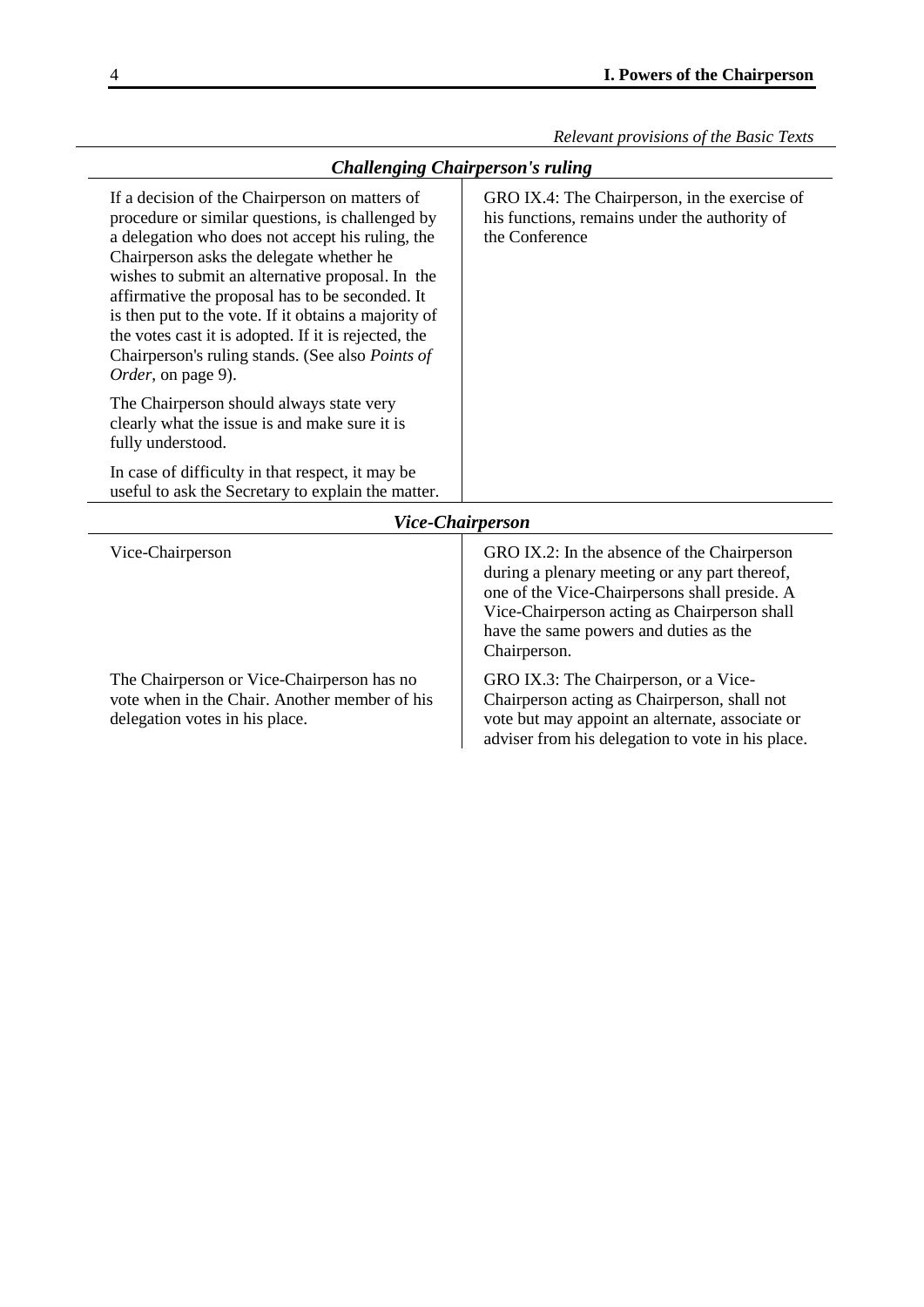#### **II. Member Organizations**

#### *Relevant provisions of the Basic Texts*

#### <span id="page-4-1"></span>*Participation in meetings and declarations of competence and voting rights*

<span id="page-4-0"></span>A Member Organization has in general the right to participate in any meeting of the Organization in which any of its Member States are entitled to participate. However, a Member Organization is not entitled to participate in the General Committee of the Conference, the Credentials Committee, or any other body of the Conference dealing with the internal working of the Conference as the Conference may decide.

The Member Organization or its Member States is required to indicate, before any meeting of the Organization, which, as between the Member Organization and its Member States, has competence in respect of any specific question to be considered in the meeting and which, as between the Member Organization and its Member States, will exercise the right to vote in respect of each particular agenda item. (see also *[Voting rights](#page-14-1)  [of Members and Associate Members](#page-14-1)*, on page [15\)](#page-14-1)

Where an agenda item includes both matters in respect of which competence had been transferred to a Member Organization and matters in respect of which competence remained with its Member States, both the Member Organization and its Member States may participate in the discussions. In such cases, only the views expressed by the party which has the right to vote shall be taken into account by the meeting in arriving at its decision. Where the views of the party not having the voting rights are reflected in the report, the fact that they are the views of the party not having the voting rights must also be reflected in the report. Before formally opening the meeting, the Chairperson should draw the attention of the meeting to the declarations of competence and voting rights provided by the Member Organization or its Member States under Rule XLII.2.

Art. II.9: Except as otherwise provided in this Article, a Member Organization shall have the right to participate in matters within its competence in any meeting of the Organization, including any meeting of the Council or other body, other than bodies of restricted membership referred to below, in which any of its Member States are entitled to participate. A Member Organization shall not be eligible for election or designation to any such body, nor shall it be eligible for election or designation to any body established jointly with other organizations. A Member Organization shall not have the right to participate in bodies of restricted membership specified in the rules adopted by the Conference.

GRO XLIII.2: Member Organizations shall not participate in the Credentials Committee or the General Committee or any other body of the Conference dealing with the internal working of the Conference as the Conference may decide.

GRO XLII.2: Before any meeting of the Organization the Member Organization or its Member States shall indicate which, as between the Member Organization and its Member States, has competence in respect of any specific question to be considered in the meeting and which, as between the Member Organization and its Member States, shall exercise the right to vote in respect of each particular agenda item.

GRO XLII.3: In cases where an agenda item covers both matters in respect of which competence has been transferred to the Member Organization and matters which lie within the competence of its Member States, both the Member Organization and its Member States may participate in the discussions. In such cases the meeting, in arriving at its decisions, shall take into account only the intervention of the party which has the right to vote.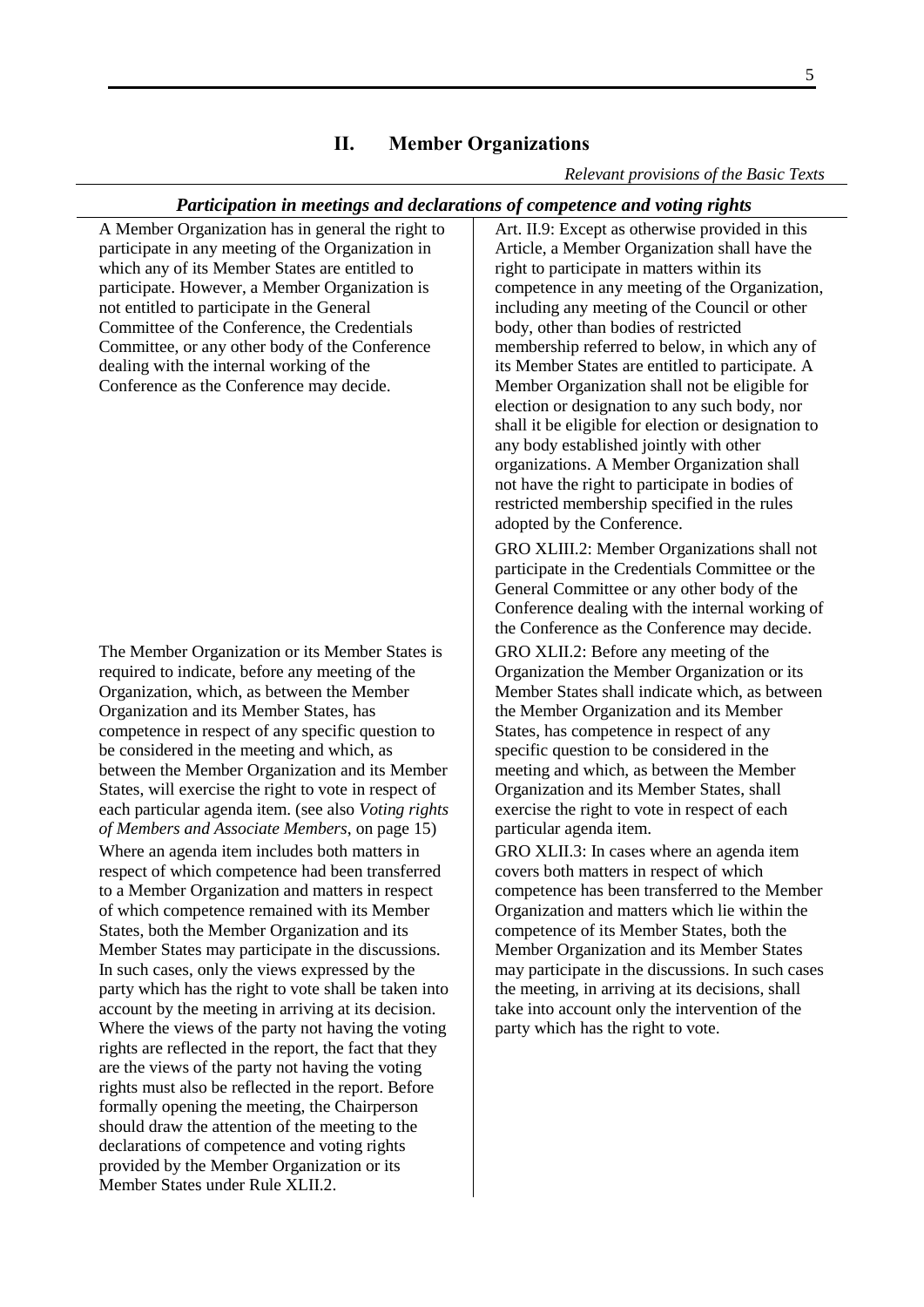It is open to any Member Nations to request, at any time, a Member Organization or its Member States to provide more detailed information as to which, as between the Member Organization and its Member States, has competence in respect of any question. In such cases the Member Organization or its Member States would be required to furnish the supplementary information.

GRO XLII.1: Any Member Nation of the Organization may request a Member Organization or its Member States to provide information as to which, as between the Member Organization and its Member States, has competence in respect of any specific question. The Member Organization or the Member States concerned shall provide this information on such request.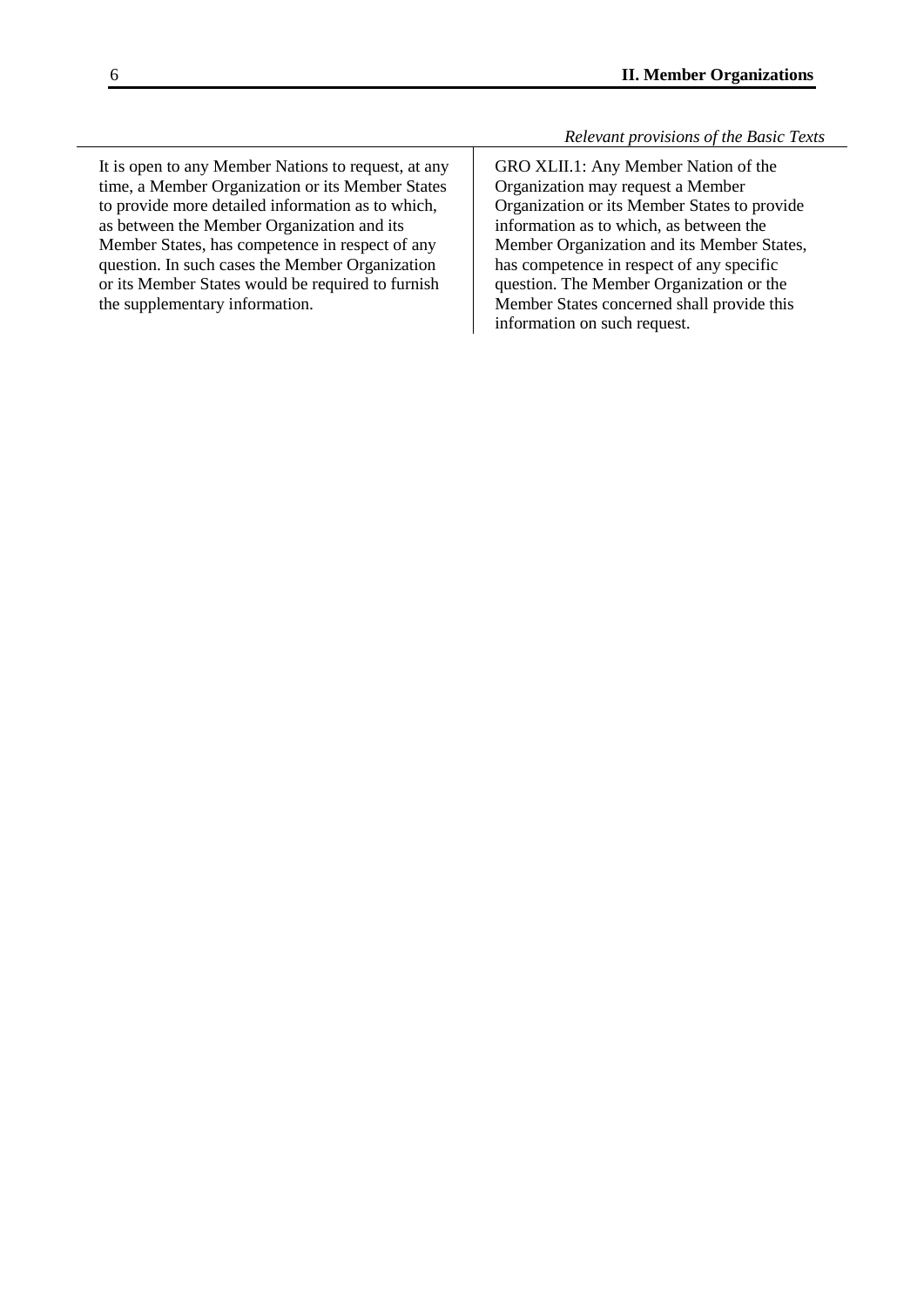<span id="page-6-1"></span><span id="page-6-0"></span>

| Proposals and amendments at meetings of the Conference                                                                                                                                                                                                                                              |                                                                                                                                                                                                                                                                                                                                                                                                                                                                                                         |  |
|-----------------------------------------------------------------------------------------------------------------------------------------------------------------------------------------------------------------------------------------------------------------------------------------------------|---------------------------------------------------------------------------------------------------------------------------------------------------------------------------------------------------------------------------------------------------------------------------------------------------------------------------------------------------------------------------------------------------------------------------------------------------------------------------------------------------------|--|
| Proposals related to items on the agenda are<br>normally dealt with in the commission or<br>committee to which that item has been<br>allocated, except where the item is to be<br>considered in plenary.                                                                                            | GRO XI.1: Proposals relating to an item on the<br>agenda shall be introduced in or referred to the<br>commission or committee to which the relevant<br>item has been allocated, except where the item<br>concerned is to be considered at plenary<br>meetings without prior referral to a commission<br>or committee.                                                                                                                                                                                   |  |
| Proposals and amendments to proposals shall<br>be handed in writing to the Secretary-General<br>who shall circulate copies to the delegates.                                                                                                                                                        | GRO XI.2: Proposals and amendments shall be<br>introduced in writing and handed to the<br>Secretary-General of the Conference, who shall<br>arrange for their circulation as Conference<br>documents.                                                                                                                                                                                                                                                                                                   |  |
| No proposal shall be put to vote unless one full<br>day has elapsed after circulation of the text,<br>except if the meeting decides otherwise.<br>However, the Chairperson may permit voting<br>on amendments to proposals, even though these<br>amendments have not been circulated in<br>advance. | GRO XI.3: Except as may be decided otherwise<br>by the Conference at a plenary meeting or by a<br>commission or committee, proposals shall not<br>be put to the vote unless copies thereof have<br>been circulated at least 24 hours before the<br>vote. The Chairperson of the Conference or of<br>the commission or committee concerned may<br>permit voting on amendments even though<br>these amendments have not been circulated or<br>have been circulated less than 24 hours before<br>the vote. |  |
| The proposer may withdraw his proposal at any<br>time before the voting commences provided<br>that it has not been amended.<br>The proposal may be reintroduced by another<br>member.                                                                                                               | GRO XI.4: A proposal may be withdrawn at<br>any time before voting on it has commenced,<br>provided that the proposal has not been<br>amended. A proposal which has thus been<br>withdrawn may be reintroduced by any<br>member.                                                                                                                                                                                                                                                                        |  |

## **III. Proposals and Amendments**

*Relevant provisions of the Basic Texts*

#### *Voting on proposals and amendments*

<span id="page-6-2"></span>Parts of a proposal or amendment may be voted on separately. This may be requested by a delegate. But the Chairperson can propose it to the Conference.

Only four delegates may speak on the subject of voting the parts separately; two for and two against.

Voting on parts of a proposal does not eliminate the need for a vote on the whole proposal (except if all parts have been rejected). GRO XII.19: Parts of a proposal or of an amendment shall be voted on separately if a delegate or representative requests such division, provided that, if objection is made, the question of division shall be decided by the Conference or Council. In addition to the delegate or representative requesting the division, two delegates or two representatives may speak for, and two against, the motion for division. If the motion for division is carried, those parts of the proposal or of the amendment which are subsequently approved shall be put to the vote as a whole. If all operative parts of the proposal or of the amendment have been rejected, the proposal or the amendment shall be considered to have been rejected as a whole.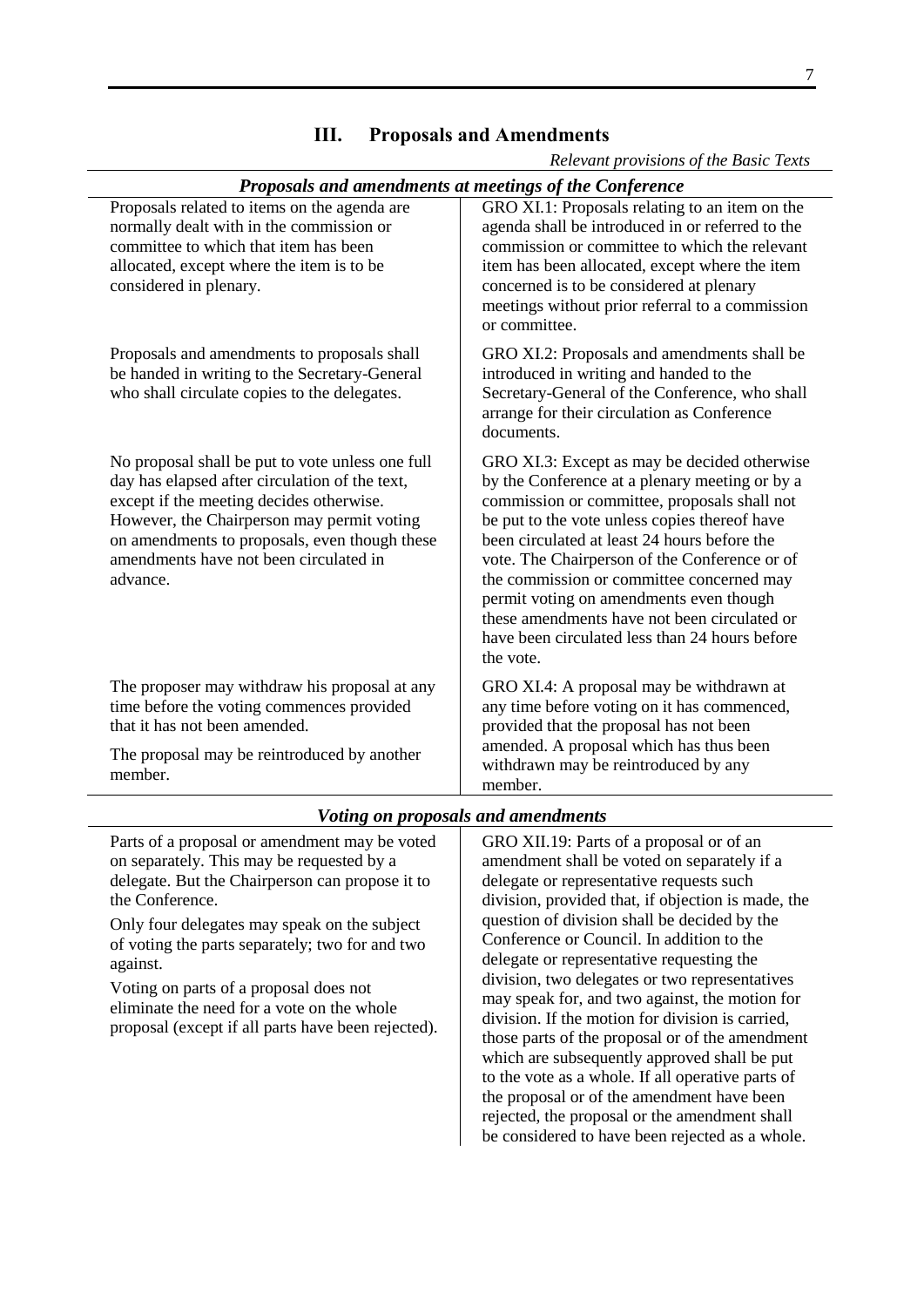<span id="page-7-0"></span>

|                                                                                                                                                                                                                                                                                    | Relevant provisions of the Basic Texts                                                                                                                                                                                                                                                                                                 |  |  |
|------------------------------------------------------------------------------------------------------------------------------------------------------------------------------------------------------------------------------------------------------------------------------------|----------------------------------------------------------------------------------------------------------------------------------------------------------------------------------------------------------------------------------------------------------------------------------------------------------------------------------------|--|--|
| <b>Reconsideration of proposals</b>                                                                                                                                                                                                                                                |                                                                                                                                                                                                                                                                                                                                        |  |  |
| Only two speakers can be given the floor to<br>speak against the reconsideration of a proposal<br>which has already been rejected. It is then put<br>to a vote.                                                                                                                    | GRO XII.26: When a proposal has been<br>adopted or rejected, it may not be reconsidered<br>at the same session unless the Conference or<br>Council so decides. Permission to speak on a<br>motion to reconsider shall be accorded only to<br>two speakers opposing the motion, after which<br>it shall be immediately put to the vote. |  |  |
| <b>Amendments to proposals</b>                                                                                                                                                                                                                                                     |                                                                                                                                                                                                                                                                                                                                        |  |  |
| This is an important Rule to be considered in<br>conjunction with the two preceding pages. It<br>deals with the order in which separate<br>amendments are voted upon (when more than<br>one is moved) and gives definitions. The<br>Chairperson has to apply - and often interpret | GRO XII.27: When an amendment to a<br>proposal is moved, the amendment shall be<br>voted on first. When two or more amendments<br>to a proposal are moved, the Conference or<br>Council shall first vote on the amendment<br>deemed by the Chairperson to be furthest                                                                  |  |  |

<span id="page-7-2"></span>

| <b>Competence of Conference or Council</b>                                                                                                                                        |                                                                                                                                                                                                                                                       |  |
|-----------------------------------------------------------------------------------------------------------------------------------------------------------------------------------|-------------------------------------------------------------------------------------------------------------------------------------------------------------------------------------------------------------------------------------------------------|--|
| The question of the competence of the<br>Conference (or the Council) to adopt a proposal<br>must be settled first, before the substance of the<br>proposal or issue is discussed. | GRO XII.28: Subject to paragraph 27, any<br>motion calling for a decision by the Conference<br>or Council on its competence to adopt a<br>proposal submitted to it shall be put to the vote<br>before a vote is taken on the proposal in<br>question. |  |
| General consent on a proposal                                                                                                                                                     |                                                                                                                                                                                                                                                       |  |

### <span id="page-7-3"></span>A matter other than an election may be settled without voting, if the Chairperson so proposes.

<span id="page-7-1"></span>it. He should always state his rulings very clearly, without trying to give too elaborate

explanations.

This procedure cannot apply where a two-thirds majority is required. (see *[Majority](#page-15-0)  [requirements](#page-15-0)*, on pag[e 16\)](#page-15-0)

GRO XII.18: If a decision is to be taken on a matter other than an election, for which a two-thirds majority is not required by the Constitution or these Rules, the Chairperson may submit to the Conference or Council that the matter be decided by general consent without recourse to a formal vote.

removed in substance from the original proposal, and then on the amendment next removed therefrom, and so on, until all the amendments have been put to the vote. Where, however, the adoption of one amendment necessarily implies the rejection of another, the latter shall not be put to the vote. If one or more amendments are adopted, the amended proposal

shall then be voted upon. A motion is considered an amendment to a proposal if it merely adds to, deletes from, or revises part of

that proposal, but not if it negatives the

amendments thereto.

proposal. An amendment by way of substitute shall not be voted on until the vote has been taken on the original proposal and any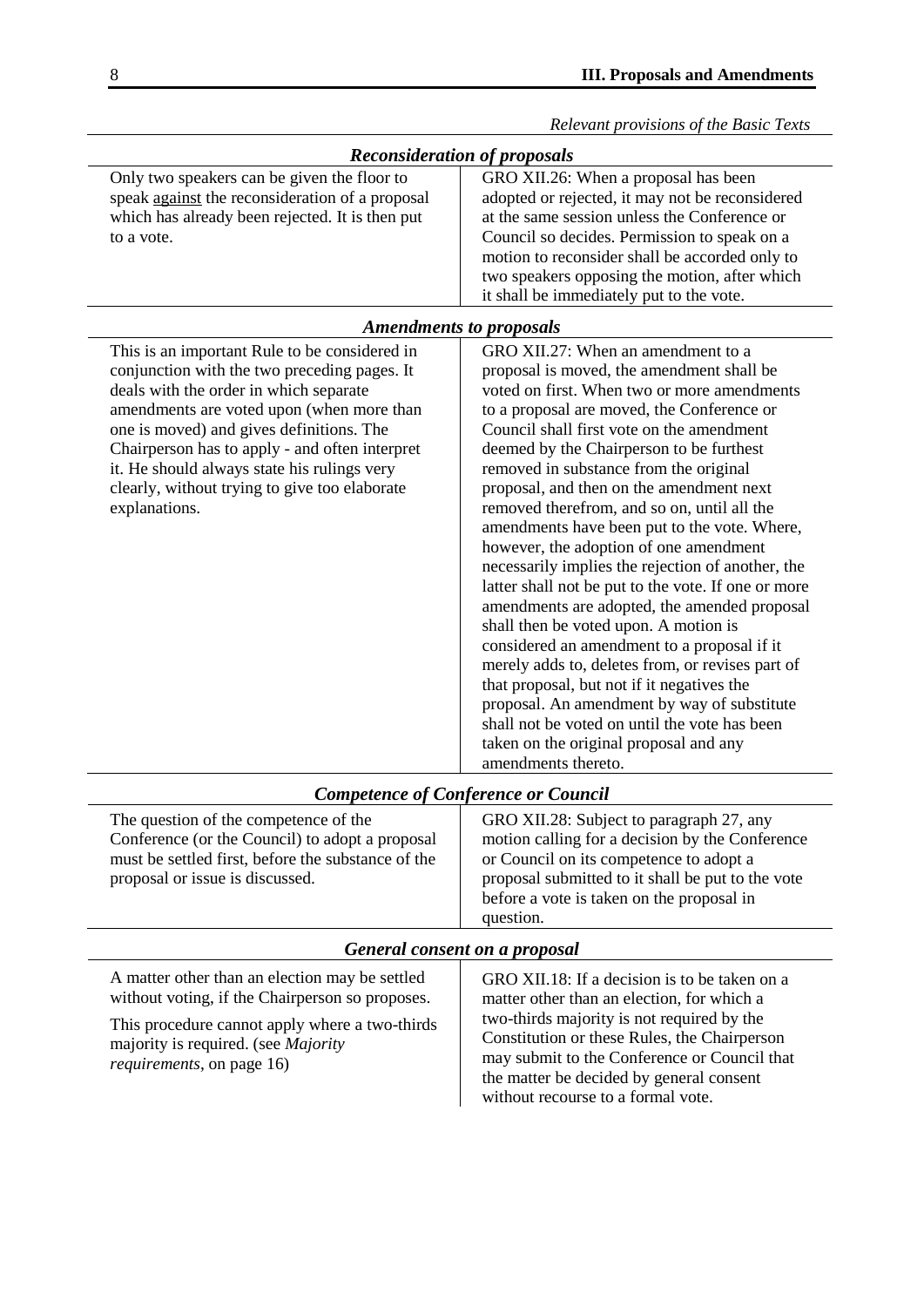## **IV. Points of Order**

#### *Relevant provisions of the Basic Texts*

<span id="page-8-0"></span>A point of order is a question or a request to the Chairperson which covers a matter of procedure. The Chairperson must immediately answer or give a ruling.

In principle, a point of order can only deal with the following matters:

- a) The competence of the Conference to deal with any question;
- b) The procedure being applied or to be adopted;
- c) The application of the Constitution or General Rules of the Organization in regard to the matter under discussion;
- d) The manner in which the debate is conducted;
- e) The maintenance of order;
- f) Information on the matter under discussion;
- g) Material arrangements (seating, interpretation, etc.);
- h) Documents and translations related to the matter under discussion.

A delegate wishing to make a point of order must stand up and raise his country sign. He may not speak on the substance of the matter under discussion.

The Chairperson may rule that the question or request is not a point of order.

A delegate may appeal against any ruling of the Chairperson covering a point of order. Such an appeal shall be immediately put to vote, no-one being permitted to speak.

During voting, delegates may interrupt the voting only on a point of order in connection with the voting.

GRO XII.21: During the discussion of any matter, a delegate or representative may rise to a point of order and the point of order shall be immediately decided by the Chairperson. A delegate or representative may appeal against the ruling of the Chairperson, in which event the appeal shall immediately be put to the vote and the Chairperson's ruling shall stand unless overruled by a majority of the votes cast. A delegate or representative rising to a point of order may not speak on the substance of the matter under discussion.

GRO XII.15: Once voting has commenced, no delegate or representative may interrupt the voting except to rise to a point of order in connection with the voting.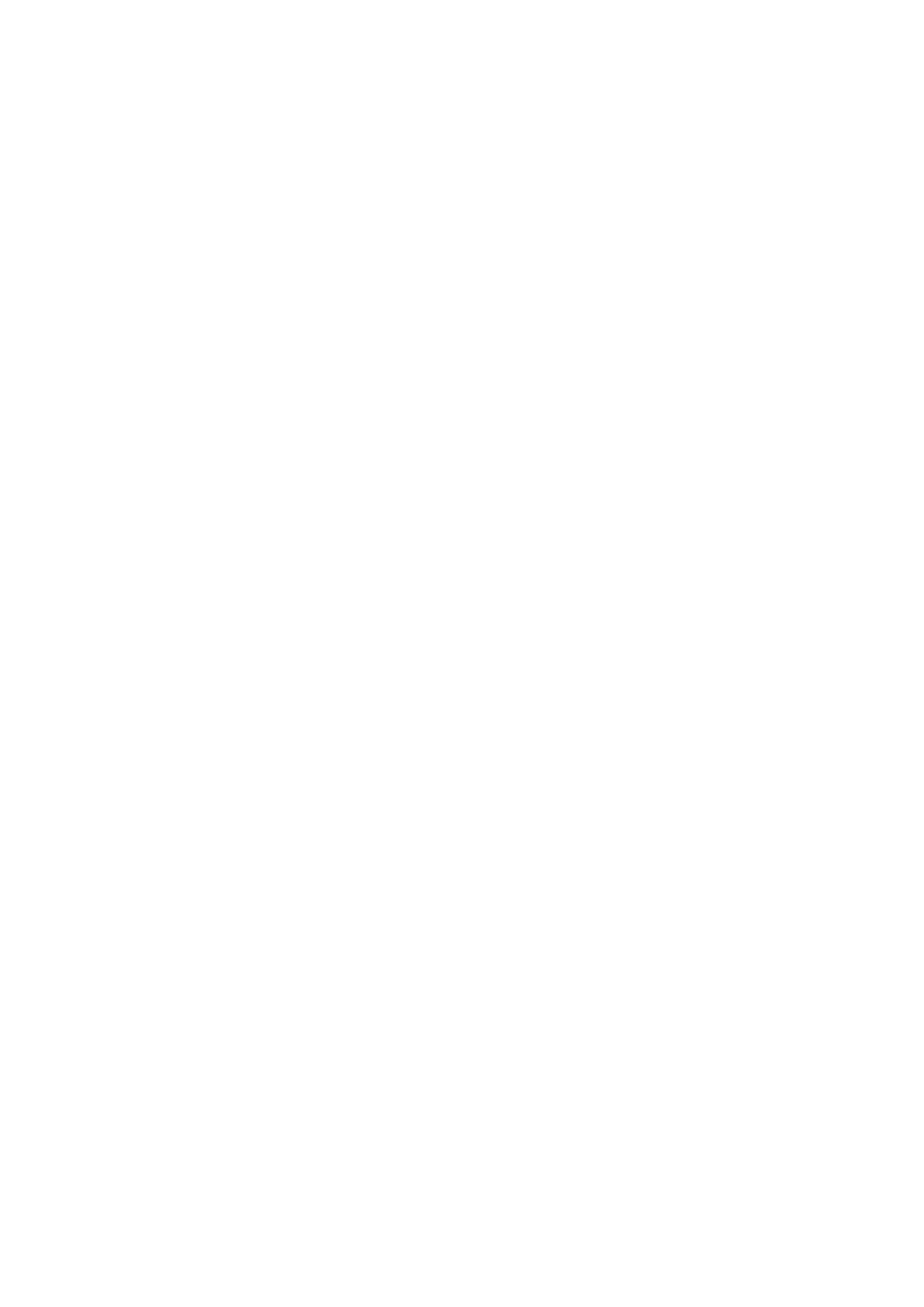# **V. Suspension, Adjournment or Closure**

*Relevant provisions of the Basic Texts*

debate. The Chairperson may limit the time allowed to speakers under this paragraph.

<span id="page-10-2"></span><span id="page-10-1"></span><span id="page-10-0"></span>

| <b>Suspension or adjournment of a meeting</b>                                                                                                                                                                                                                                                                                                                                                                                                                                                                                                                                                                                                                                                                                                                                                                                                             |                                                                                                                                                                                                                                                                                                                                                                                                                                                                                                                                            |  |
|-----------------------------------------------------------------------------------------------------------------------------------------------------------------------------------------------------------------------------------------------------------------------------------------------------------------------------------------------------------------------------------------------------------------------------------------------------------------------------------------------------------------------------------------------------------------------------------------------------------------------------------------------------------------------------------------------------------------------------------------------------------------------------------------------------------------------------------------------------------|--------------------------------------------------------------------------------------------------------------------------------------------------------------------------------------------------------------------------------------------------------------------------------------------------------------------------------------------------------------------------------------------------------------------------------------------------------------------------------------------------------------------------------------------|--|
| A delegate may move suspension or adjournment<br>of the meeting (although the Chairperson may also<br>put it forward). Suspension means a temporary halt<br>in the meeting, the length of the suspension being<br>determined by the Chairperson.<br>Adjournment means the closure of that meeting,<br>further discussion being postponed until some<br>other time to be determined by the Chairperson.<br>A proposal to suspend or adjourn the meeting shall<br>be put to vote immediately without debate.<br>If it is defeated, the same delegate may not move it<br>again at the same meeting, unless the subject under<br>discussion has changed.                                                                                                                                                                                                      | GRO XII.22: During the discussion of any<br>matter, a delegate or representative may move<br>the suspension or adjournment of the meeting.<br>Such motion shall not be debated but shall be<br>immediately put to the vote. The Chairperson<br>may limit the time to be allowed to the<br>speaker moving the suspension or<br>adjournment of the meeting. At any meeting<br>the same delegate or representative may not<br>move the suspension or adjournment of the<br>meeting more than once during the discussion<br>of any one matter. |  |
| Adjournment or closure of debate                                                                                                                                                                                                                                                                                                                                                                                                                                                                                                                                                                                                                                                                                                                                                                                                                          |                                                                                                                                                                                                                                                                                                                                                                                                                                                                                                                                            |  |
| The previous section dealt with meetings. This one<br>deals with debates.<br>Adjournment of debate means the temporary<br>abandonment of the discussion on a specific<br>subject until a later time, which time is usually<br>included in the motion to adjourn debate. If no<br>time is specified it is assumed to mean<br>adjournment of debate until a later meeting. The<br>Chairperson should make this point clear before<br>commencing the vote on adjournment of debate.<br>Closure of debate means cessation of all<br>discussions on the specific subject for the rest of<br>the Session.<br>A delegate may move adjournment or closure of<br>the debate (although the Chairperson may also put<br>it forward).<br>In the case of adjournment, the Chairperson may<br>not allow more than two delegates to speak in<br>favour, and two against. | GRO XII.23: During the discussion of any<br>matter, a delegate or representative may move<br>the adjournment of the debate on the item<br>under discussion. In addition to the proposer<br>of the motion, two delegates or two<br>representatives may speak for, and two<br>against, the motion, after which the motion<br>shall be immediately put to the vote. The<br>Chairperson may limit the time allowed to<br>these speakers.                                                                                                       |  |
| In the case of closure, only two delegates can<br>speak <u>against</u> .<br>The Chairperson must then put the proposal to the<br>vote.<br>When the debate has been closed in this manner no<br>delegate may reopen the discussion on the<br>substance of the matter.                                                                                                                                                                                                                                                                                                                                                                                                                                                                                                                                                                                      | GRO XII.24: A delegate or representative<br>may at any time move the closure of the<br>debate on the item under discussion, whether<br>or not any other delegate or representative has<br>signified his wish to speak. Permission to<br>speak on the closure of the debate shall be<br>accorded only to two speakers opposing the<br>closure, after which the motion shall be<br>immediately put to the vote. If the Conference<br>or Council is in favour of the closure, the<br>Chairperson shall declare the closure of the             |  |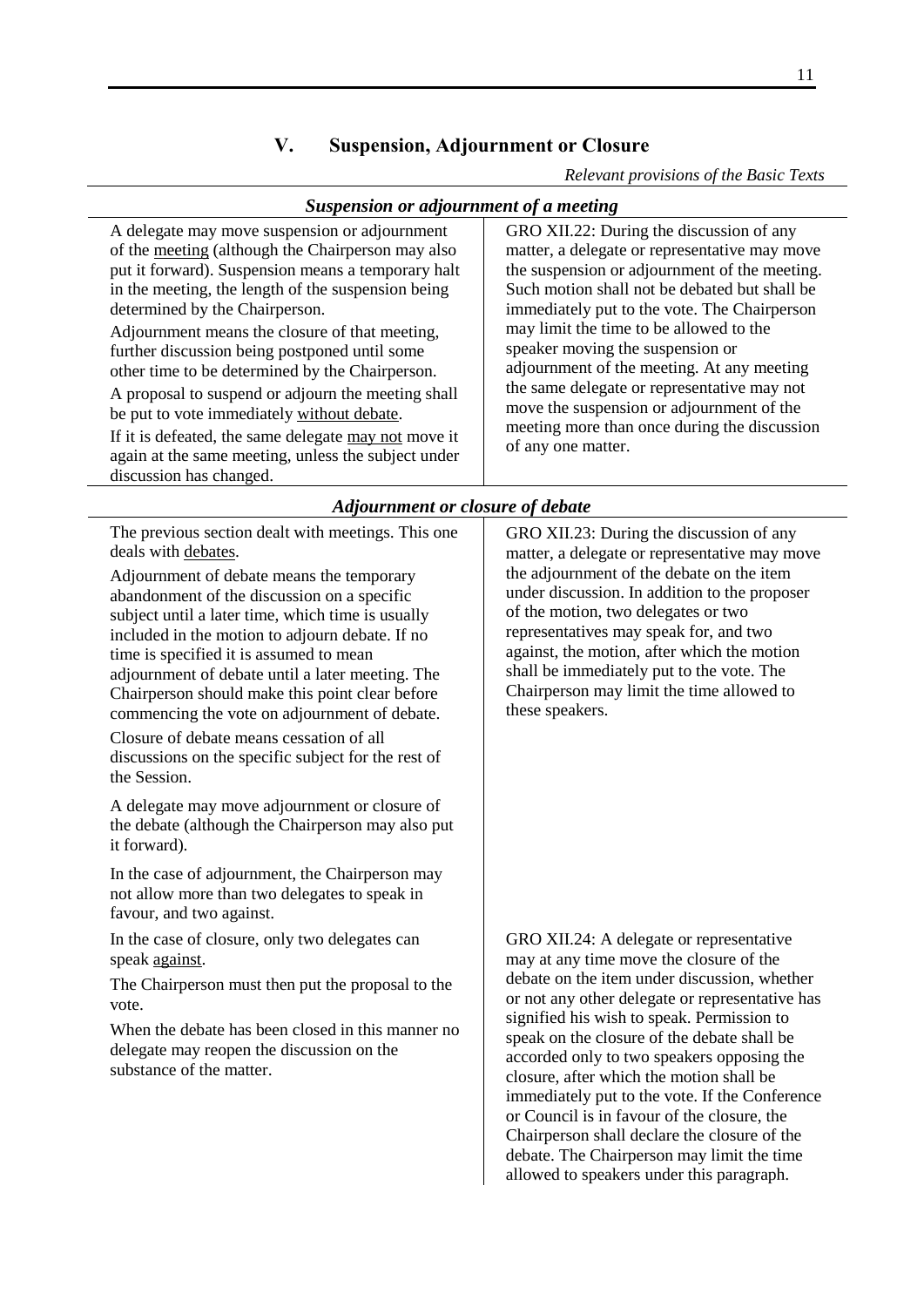<span id="page-11-0"></span>

| <i><b>Order of precedence for motions</b></i>                                                                                                                                            |                                                                                                                                                                                                                                                                                                                                                                            |  |
|------------------------------------------------------------------------------------------------------------------------------------------------------------------------------------------|----------------------------------------------------------------------------------------------------------------------------------------------------------------------------------------------------------------------------------------------------------------------------------------------------------------------------------------------------------------------------|--|
| With regard to suspension, adjournment, closure<br>either of meetings or of debates, if more than one<br>proposal is put forward, the order of precedence<br>is as set out in this Rule. | GRO XII.25: The following motions shall have<br>precedence in the following order over all other<br>proposals or motions before the meeting, except<br>a point of order:<br>a) to suspend the meeting;<br>b) to adjourn the meeting;<br>c) to adjourn the debate on the item under<br>discussion; and<br>d) for the closure of the debate on the item<br>under discussion. |  |
|                                                                                                                                                                                          |                                                                                                                                                                                                                                                                                                                                                                            |  |

# *Order of precedence for motions*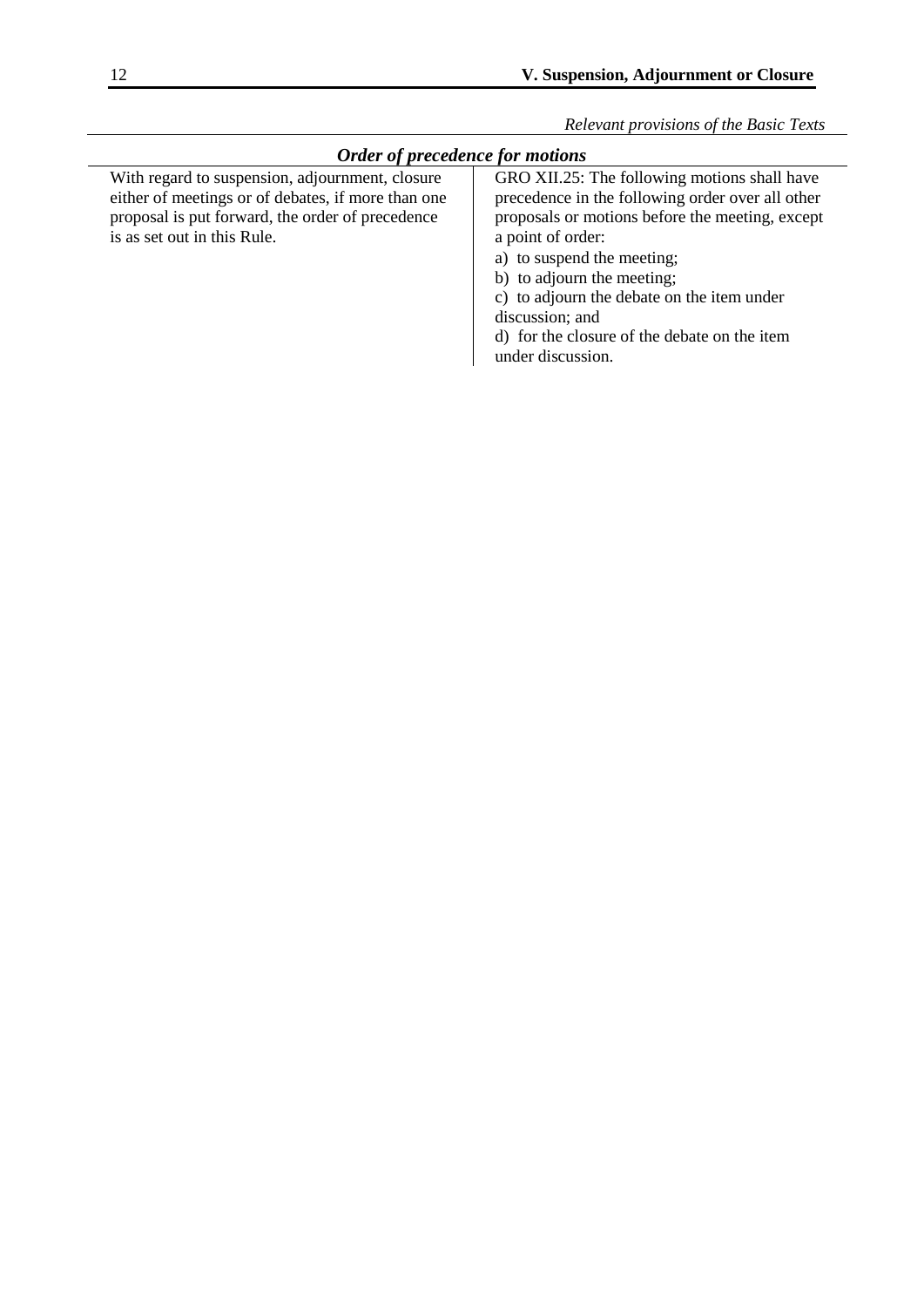| I<br>I             |
|--------------------|
| I<br>۰.<br>۰.<br>× |

<span id="page-12-1"></span><span id="page-12-0"></span>

| Notice periods for voting on certain matters                                                                                                      |                                                                                                                                                                                                                                                                                                                                                                                                                                                                                                                                                                                                                                                                                                         |  |
|---------------------------------------------------------------------------------------------------------------------------------------------------|---------------------------------------------------------------------------------------------------------------------------------------------------------------------------------------------------------------------------------------------------------------------------------------------------------------------------------------------------------------------------------------------------------------------------------------------------------------------------------------------------------------------------------------------------------------------------------------------------------------------------------------------------------------------------------------------------------|--|
| Amendment of the Constitution<br>$(120$ days notice).                                                                                             | Art. XX.4: No proposal for the amendment of the<br>Constitution shall be included in the agenda of any session<br>of the Conference unless notice thereof has been<br>dispatched by the Director-General to Member Nations<br>and Associate Members at least 120 days before the<br>opening of the session.                                                                                                                                                                                                                                                                                                                                                                                             |  |
| Suspension of Rules adopted by<br>the Conference (24 hours notice).                                                                               | GRO XLIX.1: Subject to the provisions of the<br>Constitution, any of the foregoing Rules may be<br>suspended by a two-thirds majority of the votes cast at any<br>plenary meeting of the Conference, provided that notice of<br>the intention to propose the suspension has been<br>communicated to the delegates not less than 24 hours<br>before the meeting at which the proposal is to be made.                                                                                                                                                                                                                                                                                                     |  |
| Amendment of Rules adopted by<br>the Conference (24 hours notice).                                                                                | GRO XLIX.2: Amendments of, or additions to, these<br>Rules may be adopted by a two-thirds majority of the<br>votes cast at any plenary meeting of the Conference,<br>provided that the intention to propose the amendment or<br>addition has been communicated to the delegates not less<br>than 24 hours before the meeting at which the proposal is<br>to be considered, and provided further that the Conference<br>has received and considered a report on the proposal by an<br>appropriate committee.                                                                                                                                                                                             |  |
| <b>Amendment of Financial</b><br>Regulations (24 hours notice).                                                                                   | Fin. Reg. 15.2: These (Financial) Regulations may be<br>amended by the Conference in the same manner as<br>provided for amendments of the General Rules of the<br>Organization (see Rule XLIX).                                                                                                                                                                                                                                                                                                                                                                                                                                                                                                         |  |
| Proposals and amendments for<br>plenary meetings (normally must<br>be circulated one day before<br>discussion or vote).                           | GRO XI.2: Proposals and amendments shall be introduced<br>in writing and handed to the Secretary-General of the<br>Conference, who shall arrange for their circulation as<br>Conference documents.<br>GRO XI.3: Except as may be decided otherwise by the<br>Conference at a plenary meeting or by a commission or<br>committee, proposals shall not be put to the vote unless<br>copies thereof have been circulated at least 24 hours<br>before the vote. The Chairperson of the Conference or of<br>the commission or committee concerned may permit<br>voting on amendments even though these amendments<br>have not been circulated or have been circulated less than<br>24 hours before the vote. |  |
| Applications for admission of<br>additional Member Nations and<br>Associate Members (30 days<br>before the opening of the<br>Conference Session). | GRO XIX.2: Any such application shall be transmitted<br>immediately by the Director-General to Member Nations<br>and shall be placed on the agenda of the next Conference<br>session which opens not less than 30 days from the receipt<br>of the application.                                                                                                                                                                                                                                                                                                                                                                                                                                          |  |

# **VI. Rules on Voting**

*Relevant provisions of the Basic Texts*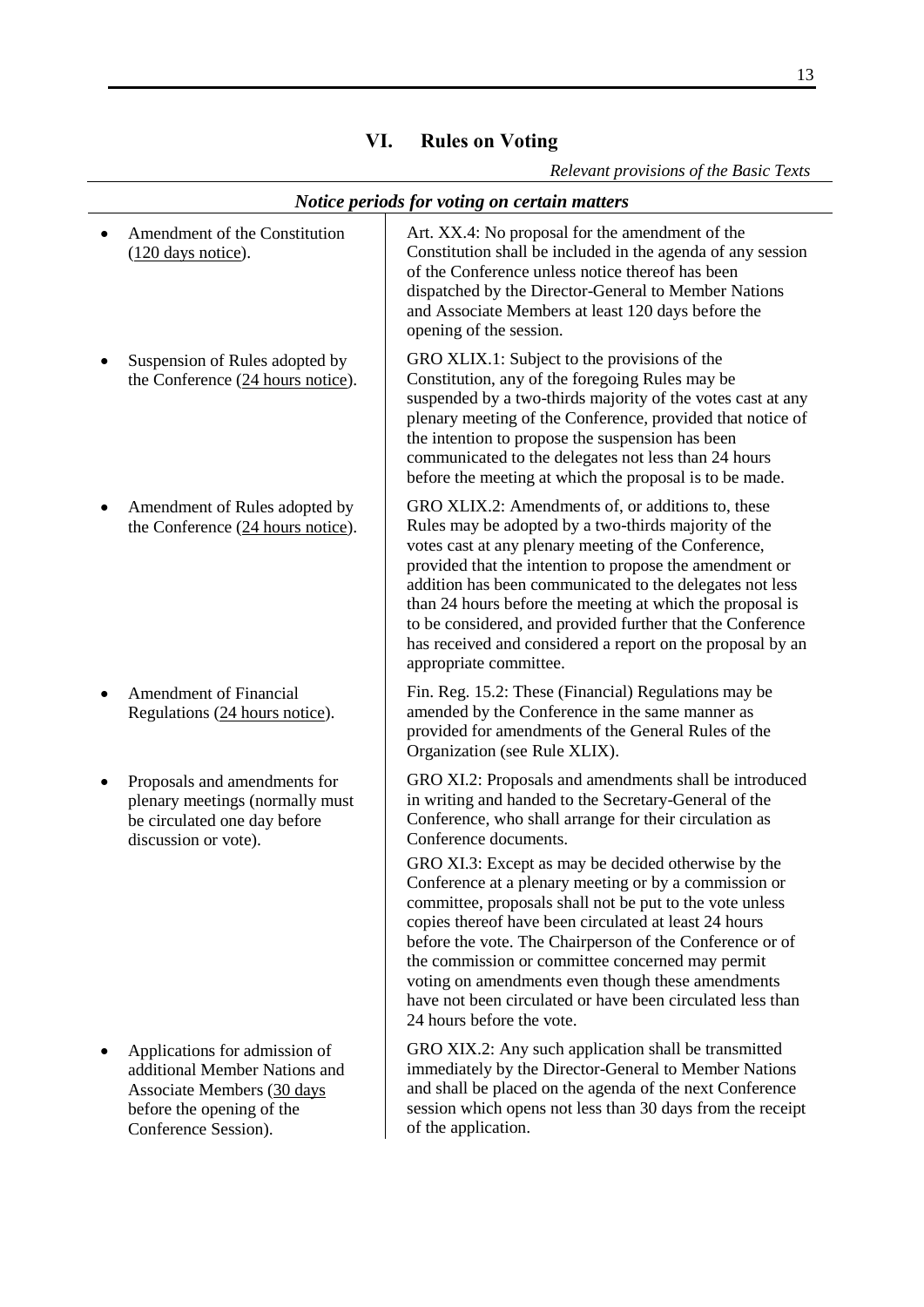<span id="page-13-1"></span><span id="page-13-0"></span>

|                                                                                                                                                                                                                                                                                                                                                                                                                                                                                                                                                                                                  | Relevant provisions of the Basic Texts                                                                                                                                                                                                                                                                                                                                                                                                                                                                                                                                                                                           |
|--------------------------------------------------------------------------------------------------------------------------------------------------------------------------------------------------------------------------------------------------------------------------------------------------------------------------------------------------------------------------------------------------------------------------------------------------------------------------------------------------------------------------------------------------------------------------------------------------|----------------------------------------------------------------------------------------------------------------------------------------------------------------------------------------------------------------------------------------------------------------------------------------------------------------------------------------------------------------------------------------------------------------------------------------------------------------------------------------------------------------------------------------------------------------------------------------------------------------------------------|
|                                                                                                                                                                                                                                                                                                                                                                                                                                                                                                                                                                                                  | <b>Nomination procedure</b>                                                                                                                                                                                                                                                                                                                                                                                                                                                                                                                                                                                                      |
| Nomination of candidates shall be by Member<br>Nations or by their delegates.                                                                                                                                                                                                                                                                                                                                                                                                                                                                                                                    | GRO XII.5: Except as otherwise provided in the<br>Constitution or these Rules, the nomination of any<br>candidate for an elective place to be filled by the<br>Conference or Council shall be made by the<br>government of a Member Nation or by its delegate<br>or representative. Subject to the procedure for<br>nomination provided in the Rules, the appointing<br>body shall determine the nomination procedure.                                                                                                                                                                                                           |
|                                                                                                                                                                                                                                                                                                                                                                                                                                                                                                                                                                                                  | <i><b>Ouorum</b></i>                                                                                                                                                                                                                                                                                                                                                                                                                                                                                                                                                                                                             |
| A meeting cannot open unless a quorum is<br>present.<br>Quorum in plenary is more than half the<br>Member Nations.                                                                                                                                                                                                                                                                                                                                                                                                                                                                               | GRO XII.2:<br>a) Except as otherwise provided by the<br>Constitution or these Rules, in the Conference a<br>majority of the Member Nations and in the<br>Council a majority of the Members of the Council<br>shall constitute a quorum.                                                                                                                                                                                                                                                                                                                                                                                          |
| Before proceeding to a vote or election, the<br>Chairperson must again ascertain that a<br>quorum is present.                                                                                                                                                                                                                                                                                                                                                                                                                                                                                    | b) Before proceeding to a vote or election, the<br>Chairperson shall announce the number of<br>delegates or representatives present. If less than<br>the number required for a quorum is present, the<br>vote or election shall not be held.                                                                                                                                                                                                                                                                                                                                                                                     |
| In a Commission of the Conference, quorum<br>for discussion and for voting on procedural<br>matters (except for a motion for closure) is<br>one-third of the Member Nations, but for<br>voting on substantive questions and on<br>motions for closure of the debate, the quorum<br>is more than half the Member Nations.                                                                                                                                                                                                                                                                         | GRO XIII.5: The procedure in a commission shall<br>be governed by the provisions of Rule XII, so far<br>as applicable. One-third of the members of a<br>commission shall constitute a quorum for the<br>consideration of items on the agenda of the<br>commission and for decisions on questions of<br>procedure with the exception of a motion for the<br>closure of the debate on the item under discussion.<br>A majority of the members of a commission shall<br>constitute a quorum for decisions on substantive<br>questions and for a decision on a motion for the<br>closure of the debate on the item under discussion. |
| Quorum in Committees of Commissions is<br>more than half the membership of the<br>Committee.                                                                                                                                                                                                                                                                                                                                                                                                                                                                                                     | GRO XIV.4: A majority of the members of each<br>such committee shall constitute a quorum.<br>Decisions in each such committee shall be taken<br>by a majority of the votes cast. No member of any<br>such committee shall have more than one vote.                                                                                                                                                                                                                                                                                                                                                                               |
| For the purposes of determining a quorum<br>before the opening of a session, the delegation<br>of a Member Organization is counted only if it<br>has the voting rights for the first item of the<br>agenda to be considered by the particular<br>session of the meeting for which the quorum<br>is sought. If the need to determine a quorum<br>arises during the course of a session, as for<br>example in connection with a call for a vote,<br>then the Member Organization is counted if<br>the item under discussion at the time or in<br>respect of which the vote is being called for, is | GRO XLV.1: For the purpose of determining a<br>quorum, as specified in paragraph 2(b) of<br>Rule XII, the delegation of a Member<br>Organization shall be counted to the extent that it<br>is entitled to vote in the meeting in respect of<br>which the quorum is sought.                                                                                                                                                                                                                                                                                                                                                       |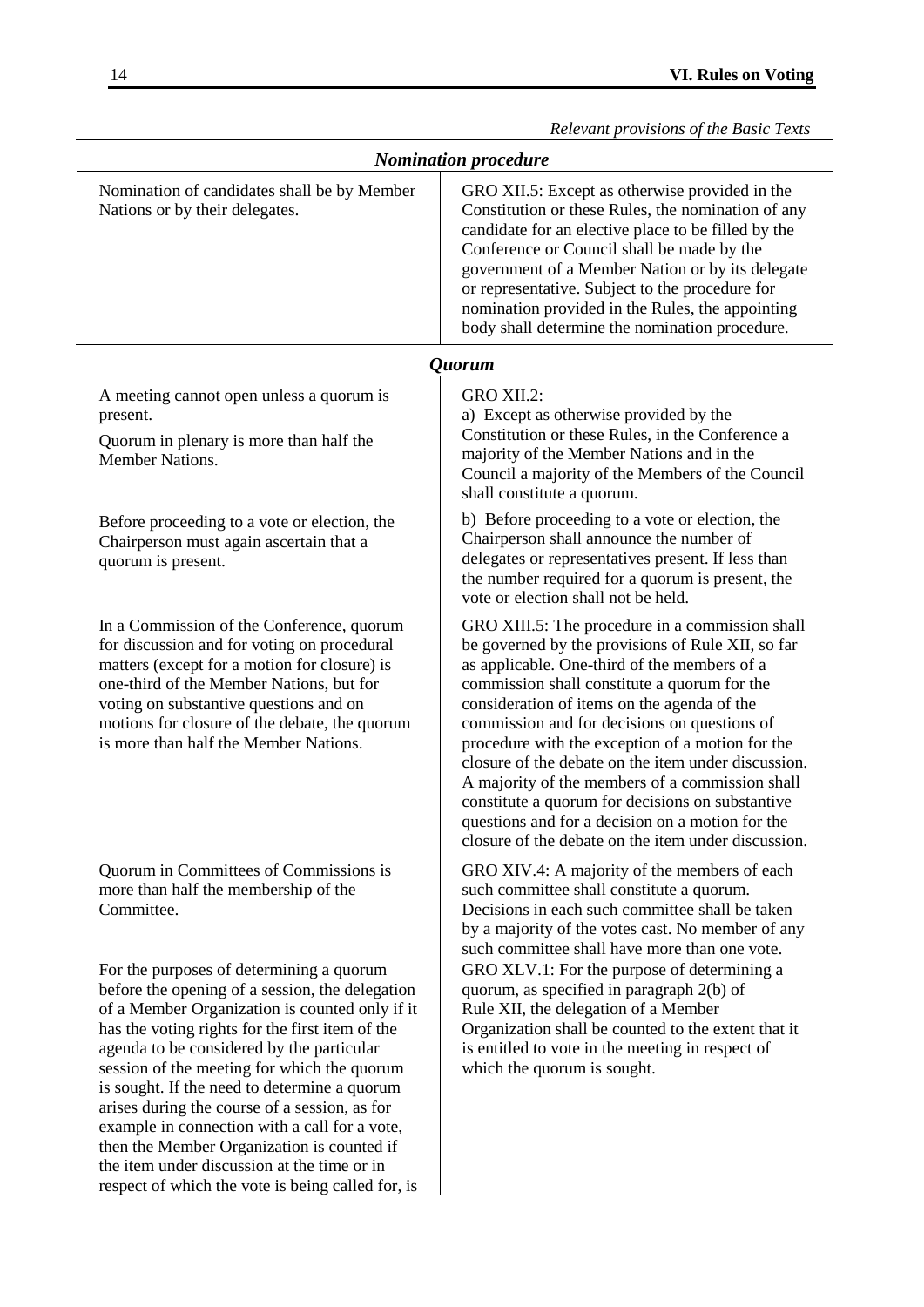one in respect of which voting rights have been assigned to the Member Organization. In such cases, the Member Organization is counted as representing a number of potential votes equal to the number of its Member States that are entitled to vote in the meeting.

*Relevant provisions of the Basic Texts*

<span id="page-14-1"></span><span id="page-14-0"></span>

| <b>Voting rights of Members and Associate Members</b>                                                                                                                                                                                                                                                                                                                                                                                                                                                                                                      |                                                                                                                                                                                                                                                                                                                                                                                                                                                                                                                                                                     |  |
|------------------------------------------------------------------------------------------------------------------------------------------------------------------------------------------------------------------------------------------------------------------------------------------------------------------------------------------------------------------------------------------------------------------------------------------------------------------------------------------------------------------------------------------------------------|---------------------------------------------------------------------------------------------------------------------------------------------------------------------------------------------------------------------------------------------------------------------------------------------------------------------------------------------------------------------------------------------------------------------------------------------------------------------------------------------------------------------------------------------------------------------|--|
| Member Nations have one vote each, but forfeit<br>this right under certain circumstances.                                                                                                                                                                                                                                                                                                                                                                                                                                                                  | Art. III.4: Each Member Nation shall have only<br>one vote. A Member Nation which is in arrears<br>in the payments of its financial contributions to<br>the Organization shall have no vote in the<br>Conference if the amount of its arrears equals<br>or exceeds the amount of the contributions due<br>from it for the two preceding calendar years.<br>The Conference may, nevertheless, permit such<br>a Member Nation to vote if it is satisfied that<br>the failure to pay is due to conditions beyond<br>the control of the Member Nation.                  |  |
| Member Organizations exercise membership<br>rights on an alternative basis with their Member<br>States that are Member Nations of the<br>Organization.                                                                                                                                                                                                                                                                                                                                                                                                     | Art. II.8: A Member Organization shall<br>exercise membership rights on an alternative<br>basis with its Member States that are Member<br>Nations of the Organization in the areas of their<br>respective competences and in accordance with<br>rules set down by the Conference.                                                                                                                                                                                                                                                                                   |  |
| On the basis of the above-mentioned principle of<br>the alternative exercise of membership rights, a<br>Member Organization may exercise the multiple<br>votes of its Member States on matters within its<br>competence.                                                                                                                                                                                                                                                                                                                                   | Art. II.10: Except as otherwise provided in this<br>Constitution or in rules set down by the<br>Conference, and Article III paragraph 4<br>notwithstanding, a Member Organization may<br>exercise on matters within its competence, in<br>any meeting of the Organization in which it is<br>entitled to participate, a number of votes equal<br>to the number of its Member States which are<br>entitled to vote in such meeting. Whenever a<br>Member Organization exercises its right to<br>vote, its Member States shall not exercise<br>theirs, and conversely. |  |
| A Member Organization is not entitled to<br>participate in voting for elective places nor may it<br>hold office in the Conference or the Council or<br>any subsidiary body of the Conference or<br>Council. This implies that a Member<br>Organization may not propose or second any<br>candidates for office at such meetings.<br>A Member Organization is not entitled to<br>participate in voting on the budget. This includes<br>not merely the vote on the level of the budget, but<br>also other votes connected with the approval of<br>the budget. | GRO XLV.2: Member Organizations shall not<br>participate in voting for elective places as<br>defined in paragraph 9(a) of Rule XII.<br>GRO XLIII.3: Member Organizations shall not<br>hold office in the Conference or any subsidiary<br>body of the Conference.<br>GRO XLIV: Member Organizations shall not<br>hold office in the Council or any subsidiary<br>body of the Council.<br>Art. XVIII.6: [] A Member Organization<br>shall not vote on the budget.                                                                                                     |  |
|                                                                                                                                                                                                                                                                                                                                                                                                                                                                                                                                                            |                                                                                                                                                                                                                                                                                                                                                                                                                                                                                                                                                                     |  |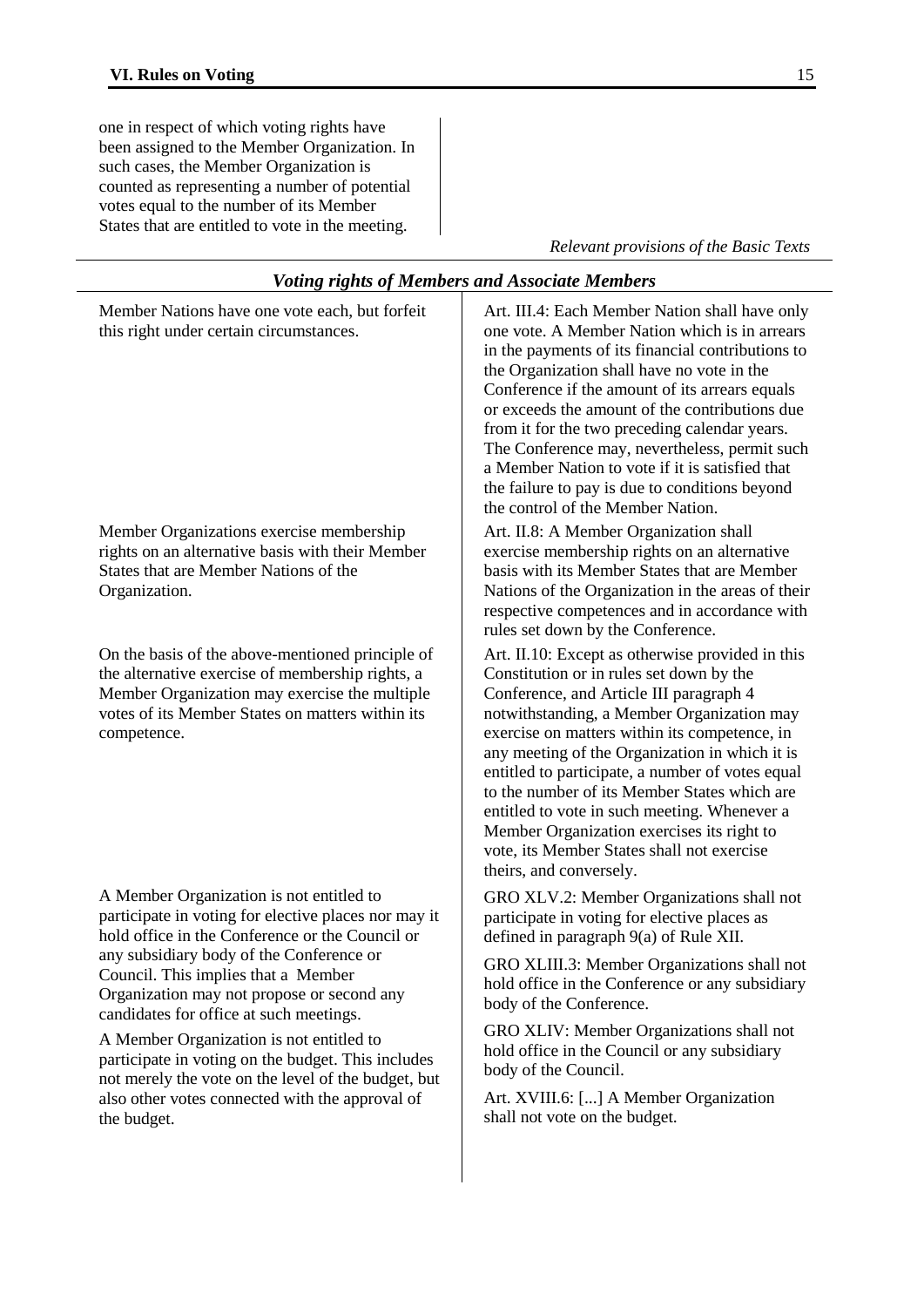<span id="page-15-0"></span>

|                                                                                                                                                                                                                                                                                                                                                                                                                                                                                                                                                                                                                | Relevant provisions of the Basic Texts                                                                                                                                                                                                                                                                                                                                                                                                                                                                                                                                           |  |
|----------------------------------------------------------------------------------------------------------------------------------------------------------------------------------------------------------------------------------------------------------------------------------------------------------------------------------------------------------------------------------------------------------------------------------------------------------------------------------------------------------------------------------------------------------------------------------------------------------------|----------------------------------------------------------------------------------------------------------------------------------------------------------------------------------------------------------------------------------------------------------------------------------------------------------------------------------------------------------------------------------------------------------------------------------------------------------------------------------------------------------------------------------------------------------------------------------|--|
| Associate Members may not vote.                                                                                                                                                                                                                                                                                                                                                                                                                                                                                                                                                                                | Art. III.1: [] Associate Members shall have<br>the right to participate in the deliberations of<br>the Conference but shall not hold office nor<br>have the right to vote.                                                                                                                                                                                                                                                                                                                                                                                                       |  |
|                                                                                                                                                                                                                                                                                                                                                                                                                                                                                                                                                                                                                | GRO XII.29: Associate Members shall have<br>the right to participate with Member Nations in<br>matters pertaining to the conduct of business of<br>meetings of the Conference, its commissions<br>and committees, in accordance with the<br>provisions of the foregoing paragraphs of this<br>Rule, subject, however, to the limitations on<br>voting and the holding of office stipulated in<br>paragraph 1 of Article III of the Constitution,<br>paragraph 3 of Rule XIII, paragraph 1 of<br>Rule XIV and paragraph 1 of Rule XV of the<br>General Rules of the Organization. |  |
| <b>Majority requirements</b>                                                                                                                                                                                                                                                                                                                                                                                                                                                                                                                                                                                   |                                                                                                                                                                                                                                                                                                                                                                                                                                                                                                                                                                                  |  |
| The normal majority is more than one half of<br>votes cast (exceptions are listed in Rule XII.3(c)<br>below).                                                                                                                                                                                                                                                                                                                                                                                                                                                                                                  | GRO XII.3(a): Except as otherwise provided in<br>the Constitution or these Rules, the required<br>majority for any decision or for any election to<br>fill one elective place shall be more than<br>one half of the votes cast.                                                                                                                                                                                                                                                                                                                                                  |  |
| Multiple elections by Conference (to fill<br>simultaneously more than one elective place)<br>require a special majority.                                                                                                                                                                                                                                                                                                                                                                                                                                                                                       | GRO XII.3(b): Except as otherwise provided in<br>these Rules, in the case of an election by the<br>Conference to fill simultaneously more than<br>one elective place, the required majority shall<br>be the smallest number of whole votes<br>necessary to elect no more candidates than<br>there are seats to be filled. This majority shall<br>be obtained by the following formula:                                                                                                                                                                                           |  |
|                                                                                                                                                                                                                                                                                                                                                                                                                                                                                                                                                                                                                | Required majority = $\frac{number\ of\ votes\ cast}$<br>$+1$<br>number of seats $+1$<br>(disregarding any resultant fraction).                                                                                                                                                                                                                                                                                                                                                                                                                                                   |  |
| Two-thirds majority:<br>The following are the cases in which, for a<br>decision to be taken by the Conference, a<br>two-thirds majority of the votes cast is required,<br>provided that the total number of affirmative and<br>negative votes cast shall be more than one half of<br>the Member Nations of the Organization:<br>Admission of additional or Associate<br>Members.<br>Approval of conventions and agreements.<br>Approval of agreements between the<br>Organization and Member Governments.<br>Decisions on the level of the budget.<br>Formulation of recommendations to Member<br>Governments. | GRO XII.3 $(c)$ : Subject to the provisions of<br>Article XX, paragraph 1 of the Constitution,<br>when a two-thirds majority of the votes cast is<br>required by the Constitution or these Rules for<br>a decision to be taken by the Conference, the<br>total number of affirmative and negative votes<br>cast shall be more than one half of the Member<br>Nations of the Organization. If these conditions<br>are not fulfilled the proposal shall be<br>considered as rejected.                                                                                              |  |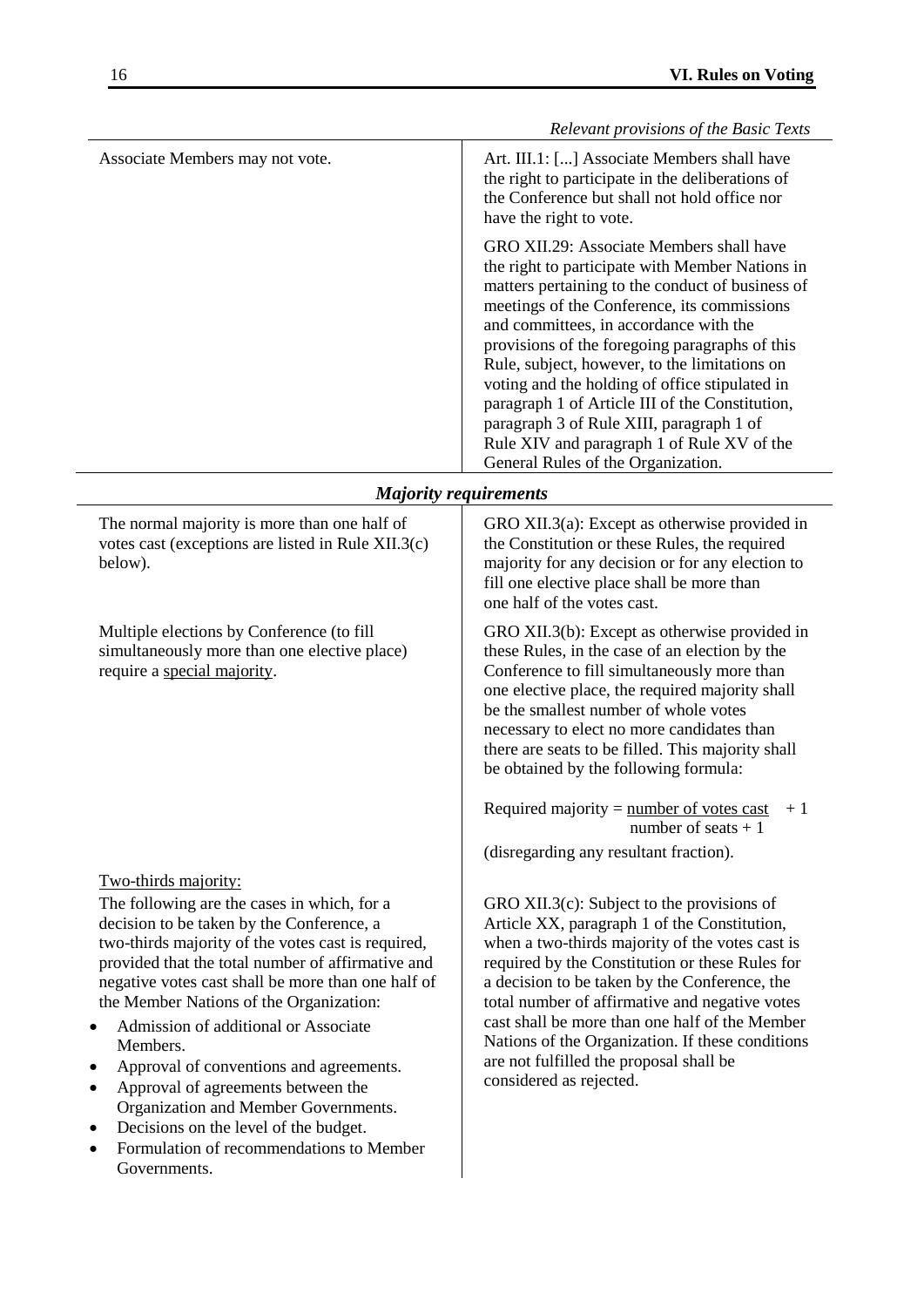<span id="page-16-0"></span>favour).

• Inclusion of new items on the Conference agenda after it has been formally adopted by the Conference. • Amendment or suspension of the General Rules of the Organization. In the case of amendments by the Conference to the Constitution, a two-thirds majority of the votes cast is also required, provided that such majority is more than one half of the Member Nations in the Organization. In the Council, in the case of approval of agreements and supplementary conventions and agreements and the addition of items to the Council's agenda during a session, a two-thirds majority of the membership of the Council is required. (i.e., at least 33 Council Members in

| <b>Failure to obtain the required majority</b>                                                                         |                                                                                                                                                                                                                                                                                                                                                                                                                                                                                                                                                      |  |
|------------------------------------------------------------------------------------------------------------------------|------------------------------------------------------------------------------------------------------------------------------------------------------------------------------------------------------------------------------------------------------------------------------------------------------------------------------------------------------------------------------------------------------------------------------------------------------------------------------------------------------------------------------------------------------|--|
| Procedure in the case of an equally divided vote<br>(on a matter which is not an election) resulting<br>in a deadlock. | GRO XII.14(a): If a vote is equally divided on<br>a matter other than an election, a second vote<br>shall be taken at a subsequent meeting to be<br>held not less than one hour after the conclusion<br>of the meeting at which the equally divided<br>vote occurred. If the second vote is also equally<br>divided the proposal shall be regarded as<br>rejected.                                                                                                                                                                                   |  |
| Procedure in the case of failure to obtain<br>majority in an election to a single place.                               | GRO XII.11: In any election for one elective<br>place, other than that of the Director-General,<br>if a candidate fails on the first ballot to obtain a<br>majority of the votes cast, successive ballots<br>shall be taken at such time or times as the<br>Conference or Council shall decide, until a<br>candidate obtains such a majority, provided<br>that an election for one elective place in which<br>there are more than two candidates, the<br>candidate having received the lowest number<br>of votes at each ballot shall be eliminated. |  |

<span id="page-16-1"></span>The procedure in the case of failure to obtain the required majority in a multiple election is dealt with in Rule XII.12 (page [23\)](#page-22-0) and Rule XII.13 (page [24\)](#page-23-0).

<span id="page-16-2"></span>

| Postponement of balloting in an election                                                      |                                                                                                                                                                                                    |  |
|-----------------------------------------------------------------------------------------------|----------------------------------------------------------------------------------------------------------------------------------------------------------------------------------------------------|--|
| Second or subsequent ballots may be<br>postponed after the first ballot has been held.        | GRO XII.14(b): At any stage in an election after<br>the first ballot has been held, further balloting<br>may be postponed by the Chairperson with the<br>concurrence of the Conference or Council. |  |
| Raising points of order during a vote                                                         |                                                                                                                                                                                                    |  |
| A vote may be interrupted only on a point of<br>order which is in connection with the voting. | GRO XII.15: Once voting has commenced, no<br>delegate or representative may interrupt the<br>voting except to rise to a point of order in<br>connection with the voting.                           |  |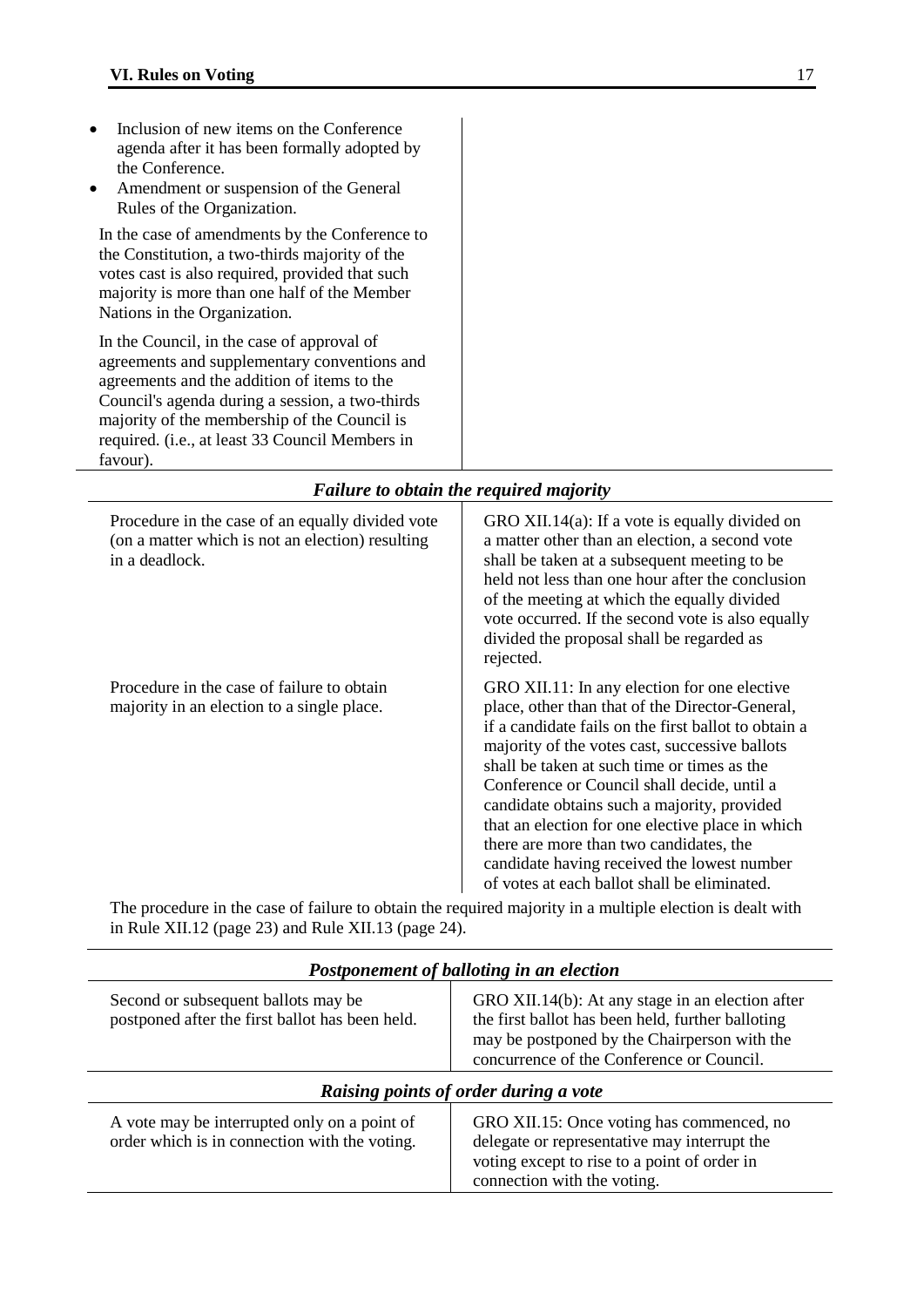<span id="page-17-0"></span>

| <b>Definition of election</b>                                                        |                                                                                                                                                                                                                                                                                                                                                                                                                                                      |  |
|--------------------------------------------------------------------------------------|------------------------------------------------------------------------------------------------------------------------------------------------------------------------------------------------------------------------------------------------------------------------------------------------------------------------------------------------------------------------------------------------------------------------------------------------------|--|
| The selection or appointment of an individual,<br>nation or locality is an election. | GRO XII.9(a): For the purpose of the Rules, the<br>term "election" means the selection or<br>appointment of one or more individuals,<br>nations or localities. The election of Council<br>Members shall take place in accordance with<br>the procedure laid down in Rule XXII<br>paragraph $10(g)$ . In other cases, more than one<br>elective place shall be filled at the same<br>election, unless the Conference or Council<br>decides otherwise. |  |

#### *Definition of votes cast, abstentions and defective ballots*

<span id="page-17-1"></span>"Votes cast" means votes for and against or in the case of an election, votes for a specific candidate duly nominated. Abstentions or defective ballots are not counted as "votes cast".

In the case of an election to fill simultaneously more than one elective place, the vote for each elective place shall be counted as a separate vote. (Thus if there are five elective places to be filled simultaneously, each elector casts five votes on one ballot paper).

Any ballot paper carrying a vote for an individual, nation or locality not validly nominated is defective.

In the case of an election to fill simultaneously more than one elective place, votes for more, or for less candidates than there are vacancies to be filled, shall be considered defective.

Ballot papers shall carry no other notation or mark except those required to indicate the vote, in accordance with the instructions given on the ballot paper.

However, a ballot paper shall be considered valid when there is no doubt as to the intention of the elector and when the conditions of Rule XII.4(d) (i, ii and iii) have been fulfilled.

In a vote by show of hands, a roll call vote or a secret ballot, abstentions are recorded as set out in Rule XII.4(c).

GRO XII.4(a): For the purpose of the Constitution and these Rules the phrase "votes cast" shall mean affirmative and negative votes, and shall not include abstentions or defective ballots.

GRO XII.4(b): In the case of an election to fill simultaneously more than one elective place the phrase "votes cast" shall mean the total number of votes cast by the electors for all elective places.

GRO XII.4(d)(i): Any ballot paper carrying votes for more candidates than there are vacancies to be filled, or carrying a vote for an individual, nation or locality not validly nominated, shall be considered defective.

GRO XII.4(d)(ii): In the case of an election to fill simultaneously more than one elective place any ballot paper carrying votes for less candidates than there are vacancies to be filled shall also be considered defective.

GRO XII.4(d)(iii): The ballot paper shall carry no other notation or mark than those required for the purpose of indicating the vote.

GRO XII.4(d)(iv): Subject to i), ii) and iii) above, a ballot paper shall be considered valid when there is no doubt as to the intention of the elector.

GRO XII.4(c): Abstentions shall be recorded:

- i) in a vote by show of hands, only for those delegates or representatives who raise their hands in response to the Chairperson's request for abstentions;
- ii) in a roll call vote, only for those delegates or representatives who reply "Abstention";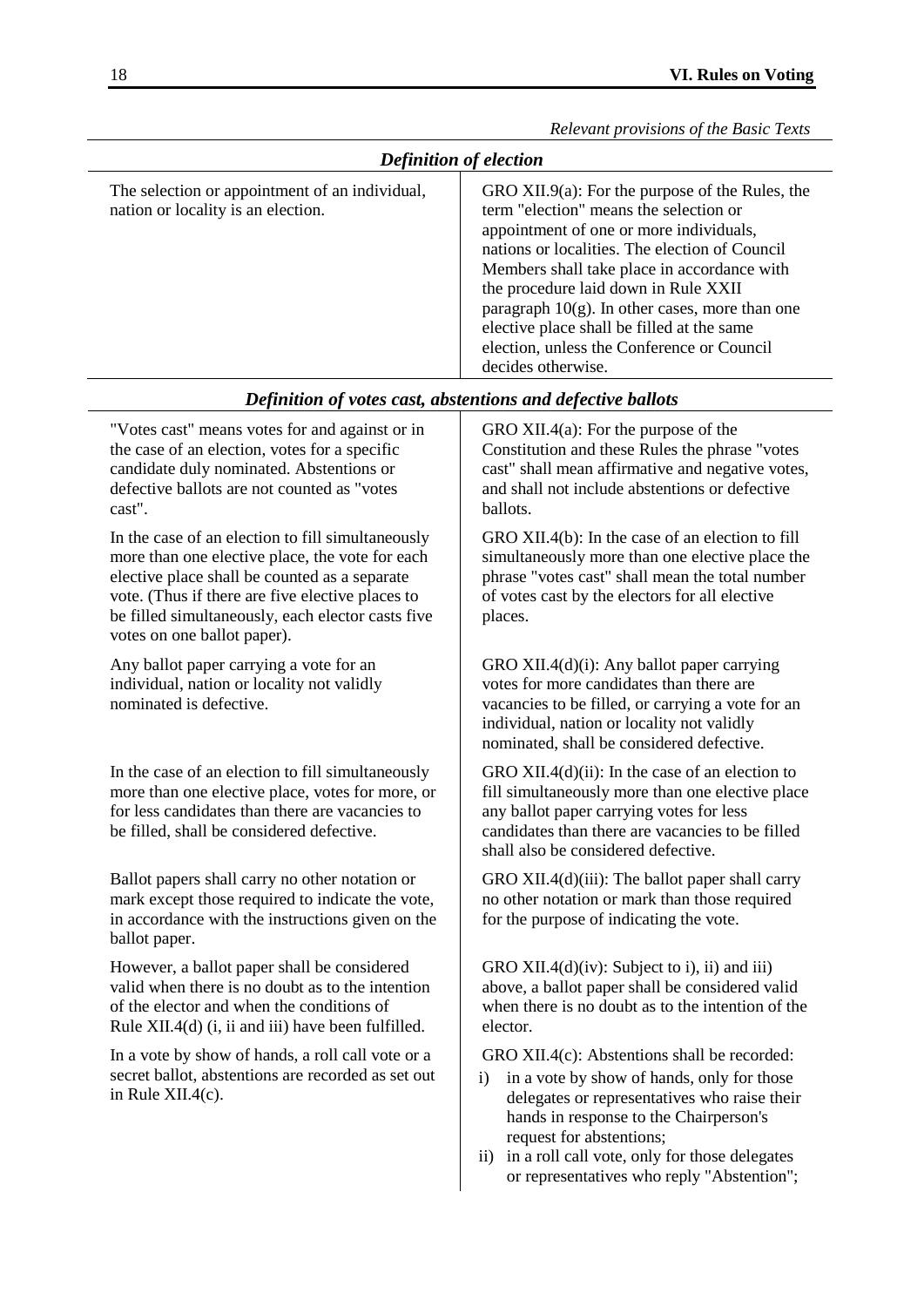- iii) in a secret ballot, only for such ballot papers deposited in the ballot box as are either blank or marked "Abstention";
- iv) in a vote by electronic means, only for those delegates or representatives who indicate "Abstention".

#### *Duties of Elections Officer*

<span id="page-18-0"></span>Duties of Elections Officer defined:

GRO XII.17: An officer of the Secretariat designated by the Director-General for each Conference or Council session, who shall be known as the elections officer, shall, with the assistance of a deputy or deputies, be responsible for the following duties:

a) to ensure that the provisions of the Constitution and the General Rules of the Organization regarding voting and electoral procedure are correctly carried out;

b) to be responsible for all arrangements for voting and elections;

c) to advise the Chairperson of the Conference or Council on all matters pertaining to voting procedures and mechanics;

d) to supervise the preparation of ballot papers and be responsible for their safe custody;

e) to report to the Chairperson of the Conference or Council the presence of a quorum before any vote is taken;

f) to maintain records of all election results, ensuring that they are faithfully recorded and published;

<span id="page-18-1"></span>g) to undertake such other relevant duties as may arise in connection with voting and elections.

#### *Challenging the result of a vote or election*

Procedure and time limits for challenging the result of a vote or election:

GRO XII.16:

a) Any delegate or representative may challenge the result of a vote or election.

b) In the case of a vote by show of hands or roll call vote, should the result be challenged, the Chairperson shall cause a second vote to be taken forthwith.

c) A vote by show of hands or by roll call may be challenged only immediately after the result has been announced.

d) A secret ballot may be challenged at any time within three months of the date upon which it took place or until the elected candidate takes office, whichever is the longer period.

e) Should a vote or election by secret ballot be challenged, the Director-General shall cause the ballot papers and all relevant record sheets to be re-examined and shall circulate the result of the investigation, together with the original complaint, to all Member Nations of the Organization or of the Council, as appropriate.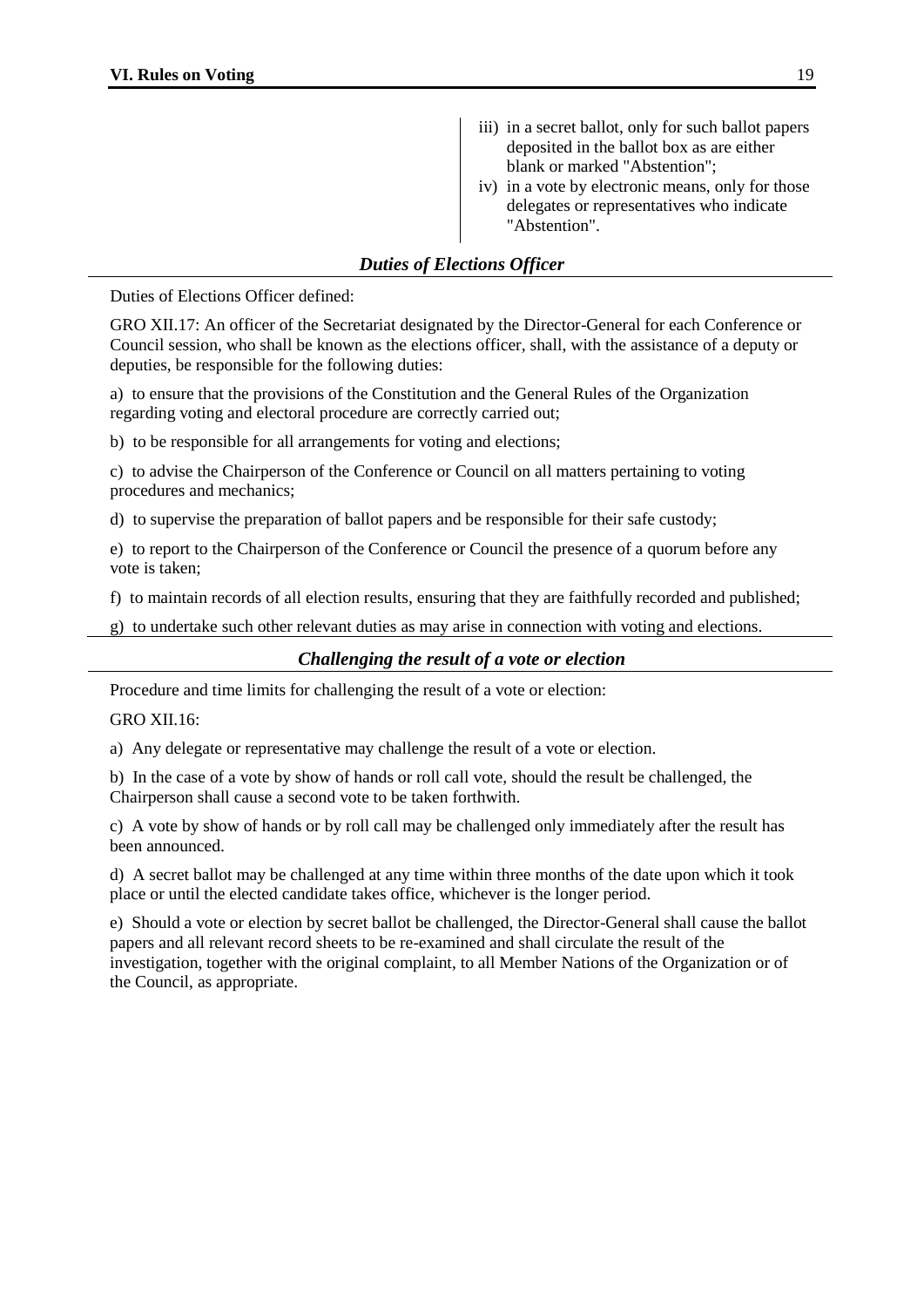# <span id="page-19-0"></span>*Types of Voting*

Voting shall be by show of hands, roll call or secret ballot. (GRO XII.6)

<span id="page-19-2"></span><span id="page-19-1"></span>

| <b>Roll Call Vote</b>                                                                                                                                                                                                                                                                                                                                                                                                                                                                                                                                                                                                     |                                                                                                                                                                                                                                                                                                                                                                                                                                                                                                                                                                                                                                                                                        |  |
|---------------------------------------------------------------------------------------------------------------------------------------------------------------------------------------------------------------------------------------------------------------------------------------------------------------------------------------------------------------------------------------------------------------------------------------------------------------------------------------------------------------------------------------------------------------------------------------------------------------------------|----------------------------------------------------------------------------------------------------------------------------------------------------------------------------------------------------------------------------------------------------------------------------------------------------------------------------------------------------------------------------------------------------------------------------------------------------------------------------------------------------------------------------------------------------------------------------------------------------------------------------------------------------------------------------------------|--|
| Roll call vote employed:                                                                                                                                                                                                                                                                                                                                                                                                                                                                                                                                                                                                  | GRO XII.7:                                                                                                                                                                                                                                                                                                                                                                                                                                                                                                                                                                                                                                                                             |  |
| if requested by a delegate;<br>if a majority of two-thirds is<br>٠<br>required.<br>The roll call is conducted in alphabetical<br>order of Member Nations, the name of<br>the first nation to be called being drawn<br>by lot by the Chairperson.                                                                                                                                                                                                                                                                                                                                                                          | a) Subject to the provisions of paragraph 10 of this<br>Rule, a vote by roll call shall be taken either upon<br>request of a delegate or representative, or if a majority<br>of two-thirds is required by the Constitution or these<br>Rules. Voting by roll call shall be conducted by calling<br>in English alphabetical order the names of all Member<br>Nations entitled to vote. The name of the first nation to<br>be called shall be designated by lot drawn by the<br>Chairperson. The delegate or representative of each<br>Member Nation shall reply "Yes", "No", or<br>"Abstention". At the conclusion of any roll call, the<br>name of any Member Nation whose delegate or |  |
|                                                                                                                                                                                                                                                                                                                                                                                                                                                                                                                                                                                                                           | representative failed to answer shall be called again.<br>The vote of each Member Nation participating in any<br>vote by roll call shall be inserted in the record of the<br>meeting.                                                                                                                                                                                                                                                                                                                                                                                                                                                                                                  |  |
| Method of conducting show of hands and<br>roll call vote. (It should be noted that in a<br>roll call vote in the Plenary Hall an<br>electronic panel will flash the reply given<br>by each delegate as a check that he has<br>been recorded correctly).                                                                                                                                                                                                                                                                                                                                                                   | b) The count and recording of votes by show of hands<br>or by roll call shall be conducted by or under the<br>supervision of the Conference or Council Elections<br>Officer, appointed by the Director-General in<br>accordance with the terms of paragraph 17 below.<br>c) If for two successive ballots by roll call the name of<br>the same Member Nation is drawn, the name of another<br>Member Nation shall be designated by lot or lots drawn<br>by the Chairperson.                                                                                                                                                                                                            |  |
|                                                                                                                                                                                                                                                                                                                                                                                                                                                                                                                                                                                                                           | <b>Secret Ballot</b>                                                                                                                                                                                                                                                                                                                                                                                                                                                                                                                                                                                                                                                                   |  |
| Secret ballot is used:<br>for appointment of Chairperson of<br>Council;<br>for appointment of Director-General;<br>for admission of Member Nations or<br>$\bullet$<br><b>Associate Members;</b><br>for election of Council Members;<br>٠<br>for all other elections except where<br>$\bullet$<br>the election is uncontested;<br>if the majority of Conference so<br>٠<br>requests.<br>Although elections generally require<br>voting, in certain cases, and provided that<br>there are not more candidates than<br>vacancies, election may take place by<br>clear general consent at the proposal of<br>the Chairperson. | GRO XII.10 $(a)$ : The appointment of the Chairperson of<br>the Council and of the Director-General, the admission<br>of additional Member Nations and Associate Members<br>shall be decided by secret ballot. Other elections shall<br>likewise be decided by secret ballot, except that in the<br>case of an election in which there are not more<br>candidates than vacancies the Chairperson may submit<br>to the Conference or Council that the appointment be<br>decided by clear general consent.<br>GRO XII.10(b): Any other matter shall be decided by<br>secret ballot if the Conference or Council so determines.                                                           |  |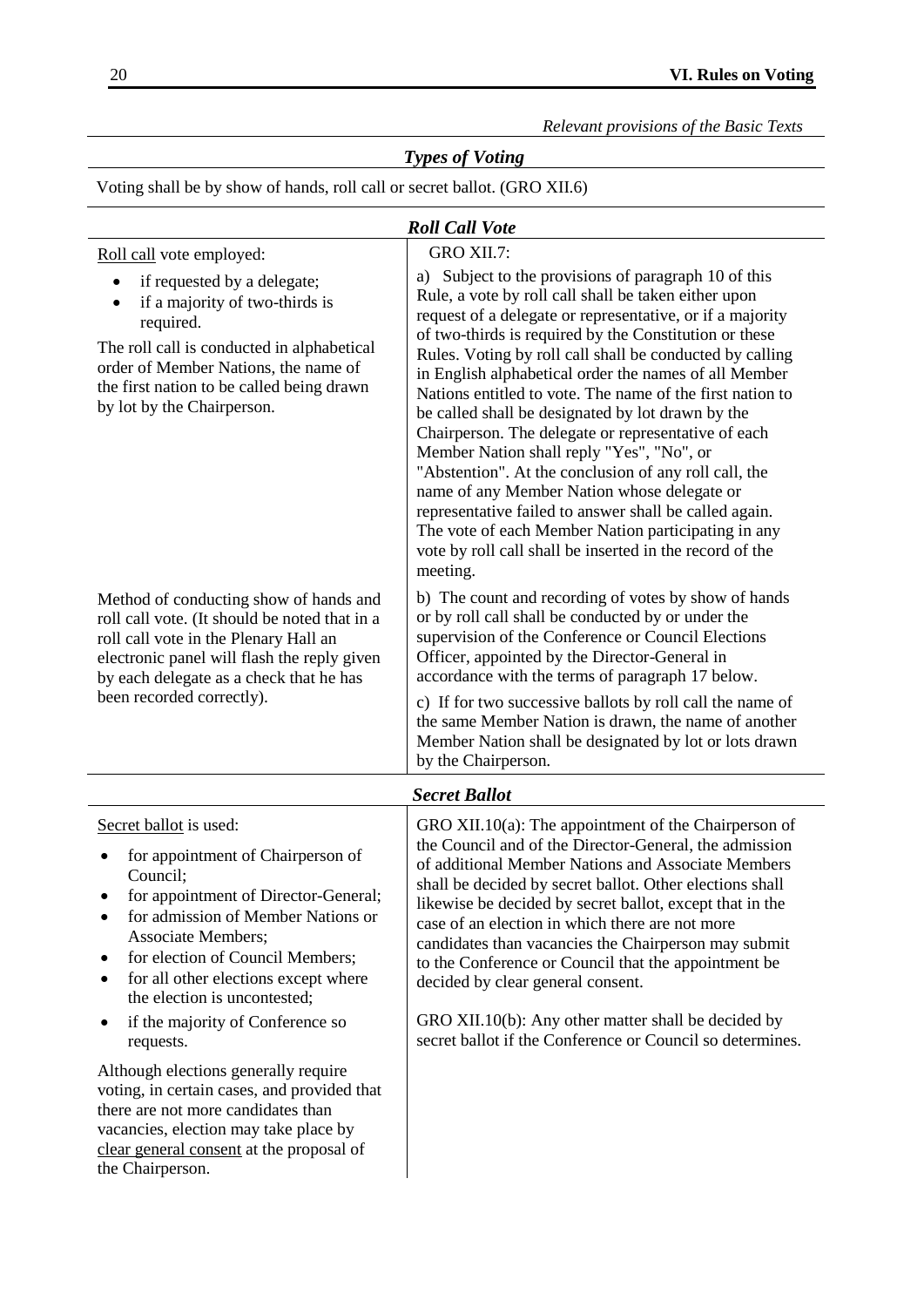|                                                                                       | Referant provisions of the basic Texts                                                                                                                                                                                                                                                                                                                                         |
|---------------------------------------------------------------------------------------|--------------------------------------------------------------------------------------------------------------------------------------------------------------------------------------------------------------------------------------------------------------------------------------------------------------------------------------------------------------------------------|
| Several elective places may be<br>filled at the same election (multiple<br>election). | GRO XII.9(b): When one elective place is to be filled, the<br>method of election by secret ballot shall be as provided in<br>paragraph 11 of this Rule. When more than one elective place<br>is to be filled at the same election, the method of election by<br>secret ballot shall be as provided in paragraphs 12 and 13 of<br>this Rule.                                    |
| Appointment of tellers.                                                               | GRO XII.10(c):                                                                                                                                                                                                                                                                                                                                                                 |
|                                                                                       | i. For the purpose of a secret ballot the Chairperson of the<br>Conference or Council shall appoint two tellers from among<br>the delegates or representatives, or their alternates. In the case<br>of a secret ballot for an election, the tellers shall be delegates<br>or representatives, or their alternates, who are not parties<br>directly interested in the election. |
|                                                                                       | ii. The duties of the tellers shall be to supervise the balloting<br>procedure, count the ballot papers, decide on the validity of a<br>ballot paper in any case of doubt, and certify the result of each<br>ballot.                                                                                                                                                           |
|                                                                                       | iii. The same tellers may be appointed for successive ballots<br>or elections.                                                                                                                                                                                                                                                                                                 |
| Ballot papers.                                                                        | GRO XII.10(d): Ballot papers shall be duly initialled by an<br>authorized officer of the secretariat of the Conference or<br>Council. The elections officer shall be responsible for ensuring<br>compliance with this requirement. For each ballot only one<br>blank ballot paper shall be given to each delegation entitled to<br>vote.                                       |
| Voting booths.                                                                        | GRO XII.10(e): For a vote by secret ballot, one or more voting<br>booths shall be set up, supervised in such a manner as to<br>ensure complete secrecy of the ballot.                                                                                                                                                                                                          |
| Invalidated ballot papers may be<br>replaced.                                         | GRO XII.10(f): Should any delegate invalidate his ballot<br>paper, he may, before leaving the precinct of the polling<br>booths, request a new blank ballot paper, which shall be<br>delivered to him by the elections officer on the surrender of<br>the invalidated ballot paper. The invalidated ballot paper shall<br>remain in the custody of the elections officer.      |
| Attendance at counting of votes.                                                      | GRO XII.10 $(g)$ : Should the tellers withdraw from the presence<br>of the delegates or representatives in order to carry out the<br>count of the votes, only the candidates or scrutineers<br>appointed by the candidates may attend the count, but they<br>shall not take part in the count.                                                                                 |
| Protection of secrecy of ballot.                                                      | GRO XII.10(h): Members of delegations and of the Secretariat<br>of the Conference or Council who are responsible for the<br>supervision of any vote by secret ballot shall not disclose to<br>any unauthorized person any information which might tend, or<br>be presumed to tend, towards destroying the secrecy of the<br>ballot.                                            |
| Safe custody of ballot papers.                                                        | GRO XII.10(i): The Director-General shall be responsible for<br>the safe custody of all ballot papers until the elected candidates<br>take office or for three months after the date of the ballot,<br>whichever is the longer period.                                                                                                                                         |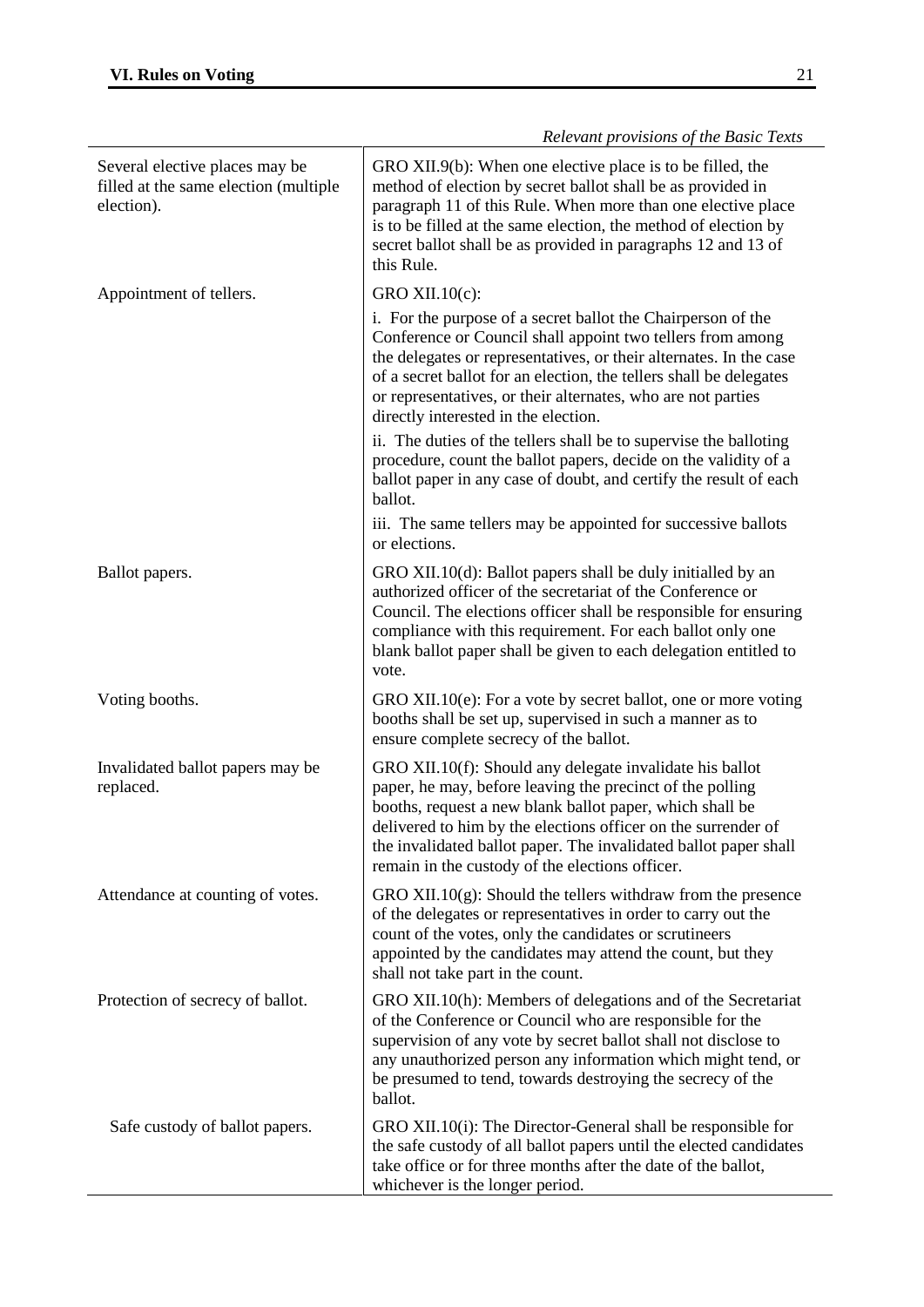#### <span id="page-21-0"></span>*Appointment of the Director-General*

A special procedure applies for the holding of successive ballots in voting on the appointment of the Director-General.

GRO XXXVII.2: The Director-General shall be elected by a majority of votes cast. Until a candidate obtains the required majority, the following procedure shall apply:

a) two ballots shall be held among all candidates;

b) the candidate having received the smallest number of votes in the second ballot shall be eliminated;

c) thereafter, successive ballots shall be held, and the candidate having received the smallest number of votes in any one of these ballots shall be eliminated, until only three candidates remain;

d) two ballots shall be held among the three remaining candidates;

e) the candidate having received the smallest number of votes during the second ballot referred to in subparagraph (d) above shall be eliminated;

f) a subsequent ballot, or successive ballots if necessary, shall be held among the two remaining candidates until one candidate obtains the required majority;

g) in the event of a tie between two or more candidates having received the smallest number of votes in one of the ballots referred to in subparagraphs (b) or (c) above, a separate ballot or, if necessary, separate ballots shall be held among such candidates, and the candidate having received the smallest number of votes in such ballot or ballots shall be eliminated;

h) in the event of a tie between two candidates having received the smallest number of votes in the second of the two ballots referred to in subparagraph (d) above, or if all three candidates have received the same number of votes in that ballot, successive ballots shall be held among all three candidates until one candidate has received the smallest number of votes, after which the procedure provided in subparagraph (g) above shall apply.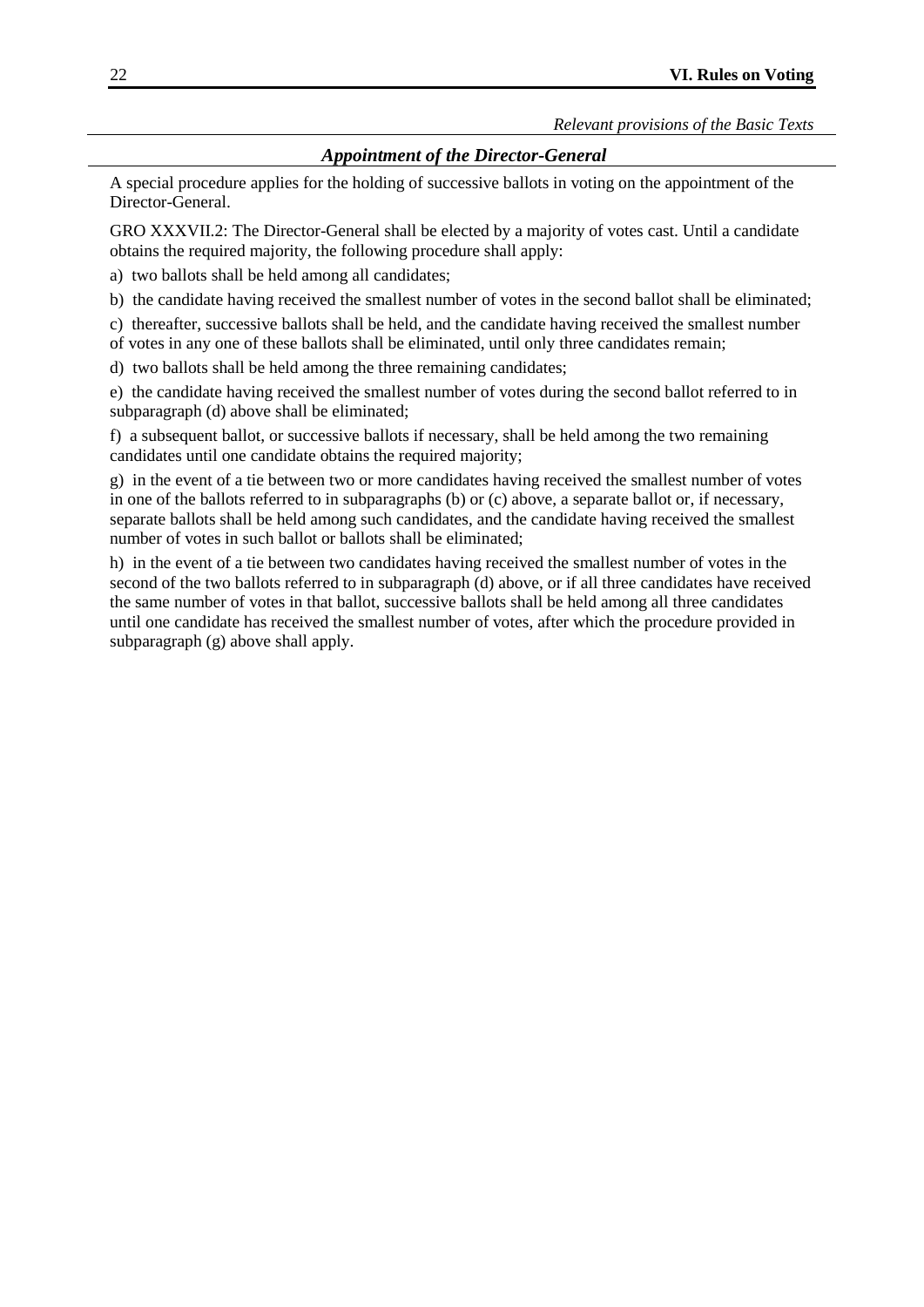<span id="page-22-0"></span>*Procedure for multiple elections by the Conference* Votes must be cast for each of the places to be filled. GRO XII.12: In any election by the Conference to fill simultaneously more than one elective place the following shall apply: Abstentions must be on all the places to be voted upon on the ballot paper abstention on some of the seats is not permitted. a) Each elector, unless he wholly abstains, shall cast one vote for each elective place to be filled. Each vote shall be cast for a different candidate. Any ballot paper which is not in conformity with these requirements shall be declared defective. Those receiving a majority as defined in Rule XII.3(b) are elected. (see page [16\)](#page-15-0) b) Any candidate who receives the required majority of the votes cast as defined in paragraph 3(b) of this Rule shall be declared elected. Second and subsequent ballots will be cast for the remaining candidates until all the places are filled. c) If only some of the elective places have been filled after the first ballot, a second ballot shall be cast to fill the remaining elective places, under the same conditions as the first ballot. d) This procedure shall continue until all the elective places have been filled. If in any ballot no candidate is elected the one with the least votes is eliminated. e) If in any ballot no candidate receives the required majority, the candidate having received the smallest number of votes in that ballot shall be eliminated and a further ballot held, in accordance with subparagraph c) above, between the remaining candidates. If more than one candidate receives the smallest number of votes, separate ballots will be cast between them to determine which will be eliminated. f) If in any ballot no candidate receives the required majority and more than one candidate receives the smallest number of votes, a separate ballot between these candidates shall be held and the candidate receiving the smallest number of votes shall be eliminated. If two such separate ballots still result in a tie vote, lots will be drawn to see which candidate will be eliminated. g) If in the separate ballot provided for in subparagraph f) of this paragraph more than one candidate again receives the smallest number of votes, the above operation shall be repeated with respect to those candidates until one candidate is eliminated, provided that if all the same candidates receive the smallest number of votes in two successive separate ballots, such candidates as will have been designated by lot shall be eliminated. If all the remaining candidates receive the same number of votes in three ballots, the Chairperson will suspend balloting for a period. If after this suspension the next two ballots again result in a tie, the candidate to be elected will be chosen by lot. h) If at any stage in an election other than a separate ballot all remaining candidates receive the same number of votes, the Chairperson of the Conference shall formally announce that if in the two following ballots the votes are again equally divided he will suspend balloting for a period which he shall determine and then hold two further ballots. If after applying this procedure the final ballot again results in an equally

> divided vote, such candidate as will have been designated by lot shall be declared elected.